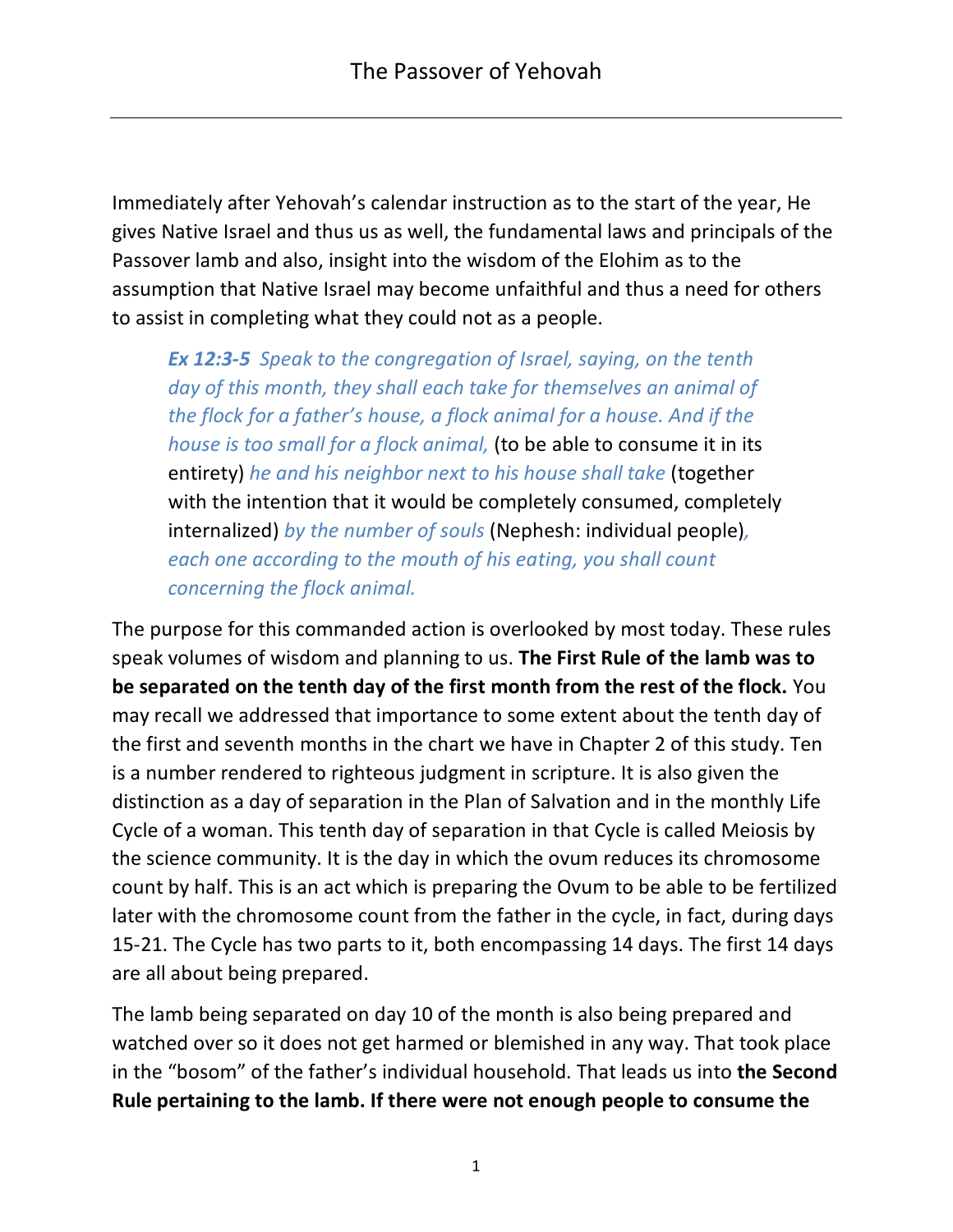**lamb in its entirety in the father's household, he would need to invite his neighbor next door to complete the number necessary to completely consume it.** The text does not say, the father's house next to his, but rather the neighbors. That is not a mistake, but something very important from the prophetic vision of the Timeline. **It is a built-in contingency plan;** if Native Israel does not complete the desired number required to internalize the Lamb of Father's household and thus complete the number of the Bride and move forward in the Plan of Salvation someone else will.

The ultimate rehearsal here is pertaining to Father's spiritual household. As we know the Lamb of that household is Jesus Christ. There is a specific number assigned to the Second Eve, 144,000. She will have completely internalized the lamb of Father's household. She will be One with her Savior/Husband. **Please remember Oneness is the desired outcome of all Their creation**. John tells us about this number in his Book of Revelation and it is a telling example of the end of the process.

*Rev 14:1-2 And I saw, and behold, the Lamb standing on Mount Zion! And with Him were one hundred and forty-four thousand, with the name of His Father having been written on their foreheads.*

They are married and have been granted the name of the Father's household through their union with His Son.

Some have said this word here for neighbor in Exodus 12 can only be used of an Israelite. Really?

*Eze 16:26 You have whored with the sons of Egypt, your neighbors, great of flesh, and have multiplied your fornications to provoke Me to anger.*

The same word, so away with that objection!

Exodus 12:5 is a continuation of the rules for the Passover lamb.

*Exo 12:5 A flock animal, a perfect one* (without blemish)*, a male, a yearling, shall be to you. You shall take from the sheep or from the goats.*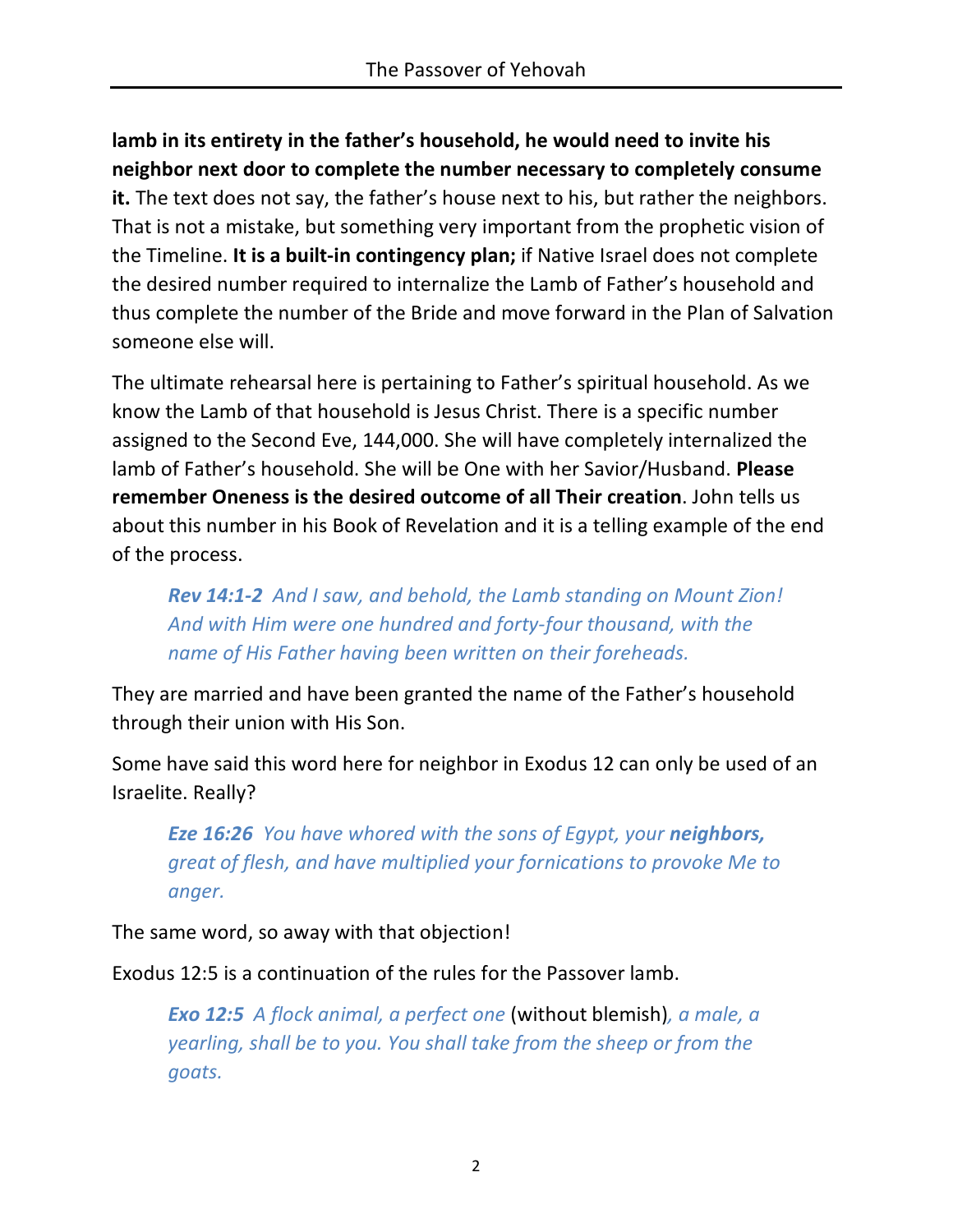More specific rules assigned to the lamb. All very important. It was reiterated it could only be a flock animal thus not a herd animal. That will come at a later date as to cattle. The lamb needed to be without blemish, perfect, complete in composition; yet be young, less than a year old. Once again, the need for a calendar to verify it was in sync with the function and rules of the Passover in the Month of Abib. That is another sign necessary for the Month of Abib, which is one of the 10 witnesses in creation which attest to its start.

The Passover lamb could not qualify for this sacrifice unless it was without blemish. It was the symbolic shedding of this innocent blood which would prepare Native Israel to be able to have a relationship with her Savior/Husband to be. But it was not for all of Native Israel, it was only for the firstborn as we will see. We have followed this pattern of the shedding of innocent blood from an animal without blemish through some of the earlier chapters. It is very important to the success of the Plan of Salvation. It is important to understand that this was in reference to physical perfection with the lamb of the flock. This was just a rehearsal of the reality to come, the spiritual reality of this symbolic sacrifice which our Savior/Husband was willing and committed to undertake for the success of the Plan of Salvation.

Being without blemish is Tamiym; Strong's #8549 meaning: perfect, undefiled, without spot, upright, integrity and truth. From #8552 Tamam; meaning: to complete, be clean, consume, come to the full, be perfect. We see the spiritual significance and application emphasized with its use here in "consume" as one example: meaning to consume the full [totality] knowledge of Christ's function as the Lamb of Father's household. **We are to consume the Lamb in haste before sunrise. In other words, it won't be made available forever for us to fiddle around making up our minds whether we will or won't.** That is the spiritual reality of our calling at this time, we are called to being the firstborn and firstfruits of our Savior/Husband's body.

Another is "come to the full" meaning come to the full understanding and knowledge of our Husband/Savior.

This Hebrew word which has its Greek equivalent is very significant in the Plan of Salvation; from all the physical daily sacrifices, to those of Passover/UB. This pattern of being Tamiym just wasn't for physical sacrifices but is used also of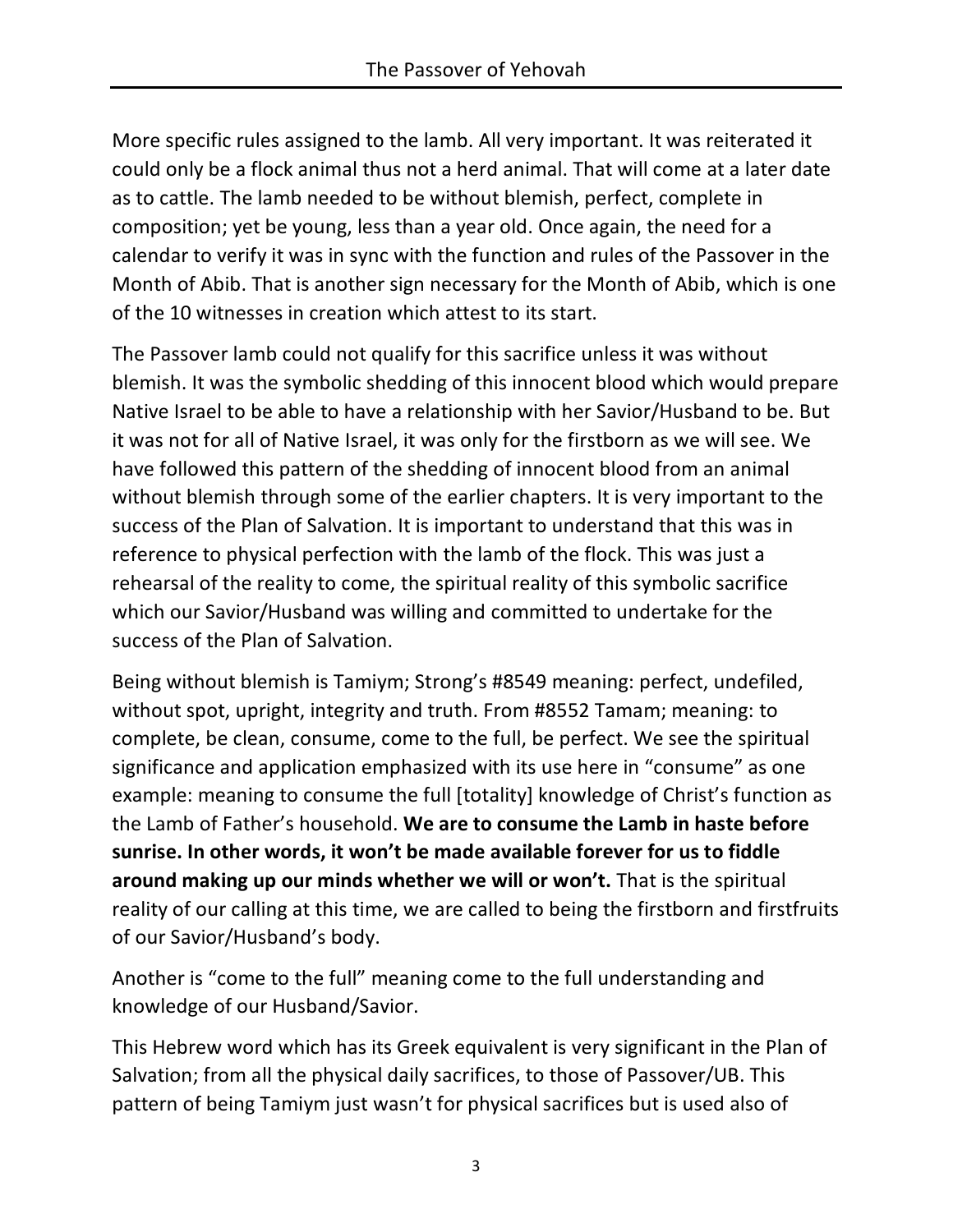character traits and qualities the Elohim want in the Bride. We see this patterned from the beginning. One example is Noah being classified as Tamiym in Genesis.

### *Gen 6:9 These are the generations of Noah. Noah, a righteous man, Tamiym among his peers, walked with Elohim.*

This was a requirement for anyone to walk with the Elohim. We can continue this application of it through the entirety of the First Marriage Covenant Bible scriptures with those that God/Elohim had chosen, as well, with those They choose in the Second Marriage Covenant timeline.

Abraham was the 1st **living sacrifice** for us to follow and was Tamiym in the eyes of the Elohim in much of what They asked of him.

*Gen 17:1-2 And when Abram was ninety-nine years old, Yehovah appeared to Abram and said to him, I am the Almighty God/El! Walk before me and be Tamiym and I will make My Covenant between Me and you, and will multiply you exceedingly.*

We can see that being Tamiym was paramount in the eyes of Almighty El and if Abram was to be so, his seed would continue to multiply for generation upon generation which we know has happened! Before we touch on the Second Marriage Covenant meaning to this important trait, let us look at the importance of this word being assigned to three crucial sacrifices. These sacrifices set the physical stage for the spiritual application and sequential importance to the pattern of the Marriage Covenants in the Plan of Salvation.

**First**, we have **Leviticus 3:6** which is the underpinning command for the Passover as contained in the Thanksgiving Peace Offering. We understand this to be our Savior/Husband, Christ/Messiah. This is the needed Tamiym sacrifice which starts it all off. He is the First of the Firstborn that makes possible the 7 Days of Unleavened Bread.

**Second**, we have **Leviticus 23:12**. The Wavesheaf offering being accepted on our behalf because we were not worthy to be presented before Father on our own merits as Gentiles, our Savior did that on our behalf and made us acceptable. This too is our sin free Savior/Husband/Christ doing so during the Days of Unleavened Bread. He is First of the Firstfruits.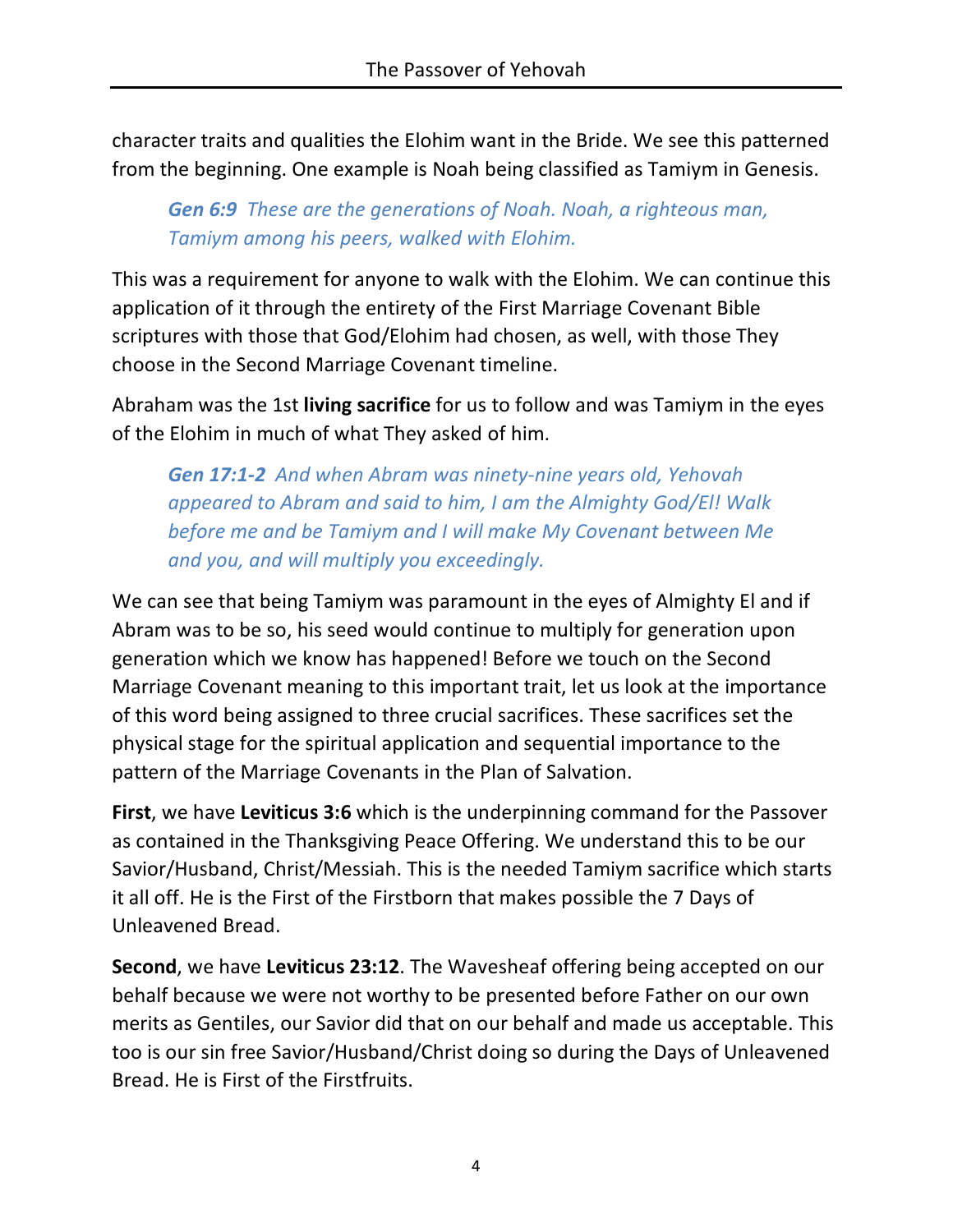**Third,** we have **Leviticus 23:15**. This is the 7-week count to Pentecost/Feast of Weeks starting on the first day of the week (Sunday), the day after the weekly Sabbath at which time we were accepted through the actions of our Savior/Husband as our Wavesheaf. This represents the spiritual perfecting of the Second Marriage Covenant participants during the 7 Tamiym (perfect, complete) Sabbath week counts to the 50<sup>th</sup> day.

As we will see, the Bride comes out of this very pivotal count, which brings us to the Second Marriage Covenant importance of this prerequisite character trait as to how we, the Gentiles, are to conduct ourselves as Tamiym in our calling.

*Rom 12:1-2 Therefore, brothers, I call on you through the mercies of God/Elohim to present your bodies as a living sacrifice, holy, pleasing to God/Elohim, the reasonable service of you. And be not conformed to this age, but be transformed by the renewing of your mind, in order to prove by you* (yes we are being used to prove to apostate Israel that it could be done) *what is the good and pleasing and perfect will of God/Elohim.*

Here we see we are to be a living sacrifice or without blemish/Tamiym spiritually. Our daily sacrifice, as living sacrifices have replaced the daily physical sacrifices of the First Marriage Covenant. Our Savior/Husband started the spiritual reality pattern off and we as members of His body also follow His example in our calling.

Moving through this spiritual side of the physical pattern of being a Living Sacrifice and becoming perfect, complete, without blemish, we see it expanded in its proper context in 1 Peter.

*1 Pet 2:3-5 If indeed you tasted that the Lord is good,* (spiritual equivalent of eating the lamb of the Passover) *to whom you draw near, a living Stone,* (Christ/Messiah is our Living corner stone, our solid foundation stone) *indeed having been rejected by men,* (The Jews of Judaism and the pagan Romans) *but by God/Elohim elected, precious; as also yourselves as stones living are being built a spiritual house, a holy priesthood, to offer spiritual sacrifices acceptable to God/Elohim through Jesus Christ.*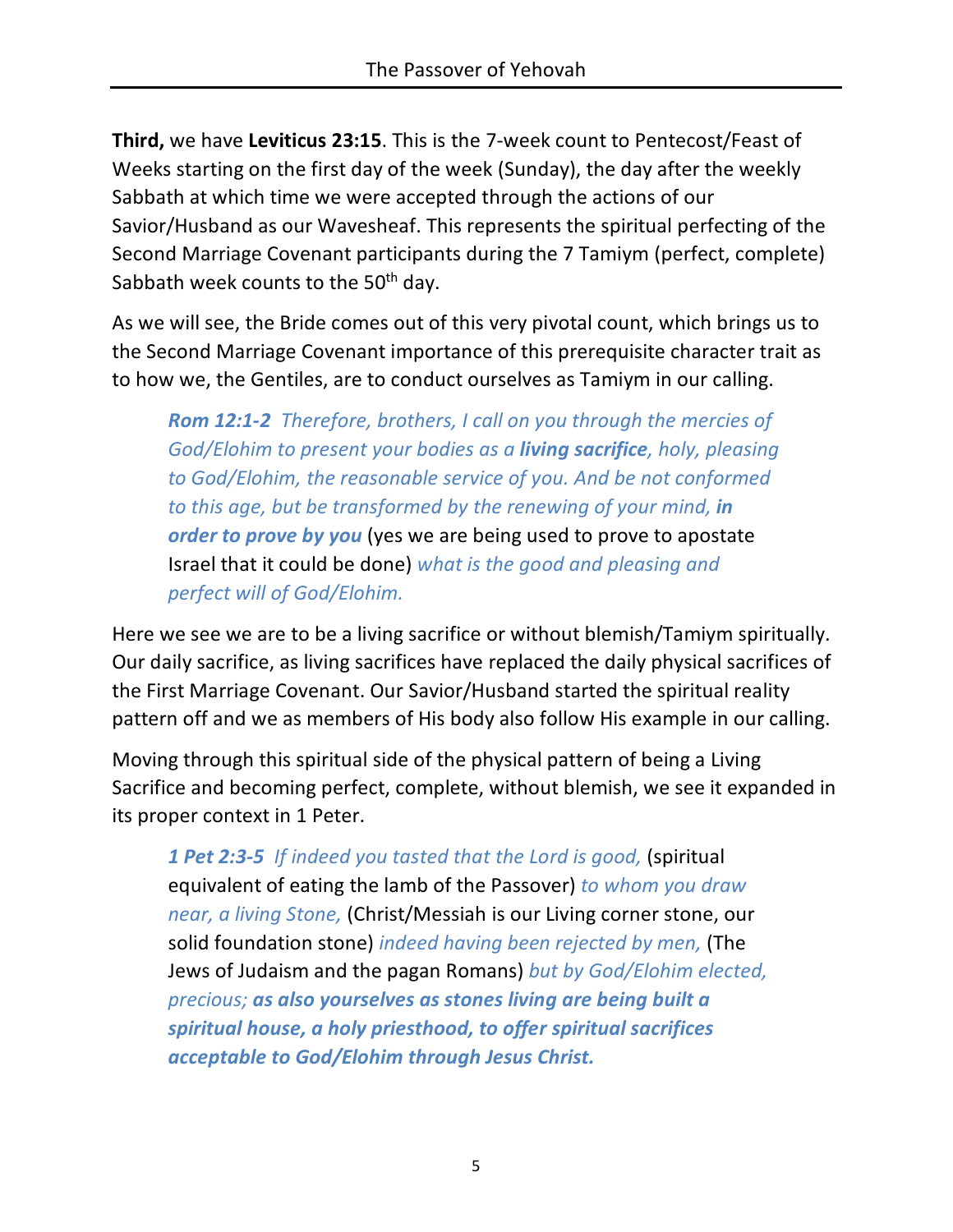This is a clear example of Peter telling us that Christ has enrolled us into His teaching program, in a one-on-one personal relationship. He offered that initially to the Jews of Judaism, and with the remnant of the Jews of Judah, but the Rulers of the thoughts of the masses, the Jews of Judaism, rejected His peace and became enemies of the gospel continually putting Him down to the masses and threatening them if they took up His way. Thus, confirming their disdain for God/Elohim which opened the door allowing the "Gentiles" to have the opportunity to be called, for the purpose of being chosen to finish the count to the Second Eve, His Eternal Helpmate. If, in fact, we follow His witness and teaching and become perfect! This is spoken about clearly as we continue to read it through with verse 10

*1 Pet 2:10 You who then were not of the people, but now are of the people of God/Elohim; those not having favor and acceptance but now having favor and acceptance.*

We, those of us who are not of Native Israel, should all be so ever grateful for this opportunity to gain favor and acceptance by our Savior/Husband Christ! This would not have been possible if the number was completed for the Bride in the First Marriage Covenant.

Let's briefly look at this Greek equivalent to the word Tamiym. It is Amomos, Strong's #299; meaning: unblemished, without blame, without blemish, faultless, unblameable. We find this word in some remarkable scriptures pertaining to the Bride and the Plan of Salvation. **It is an infallible pattern which bridges both Marriage Covenants for the Bride.**

*Eph 1:4-5 According as He chose us in Him before the foundation of the world, for us to be holy and Amomos* (without blemish) *before Him in love; to mark out us to the adoption through Jesus Christ to Himself, according to the kindness of His will.*

This scripture is a mouthful and unbelievably heart lifting to the called, chosen, and those that remain faithful to Christ our Savior!

*Eph 5:25-27 Husbands, love your wives, even as Christ also loved the Ekklesia* (called out ones) *and gave Himself up on their behalf, that He might sanctify* (set them apart) *it, cleansing by the washing of the*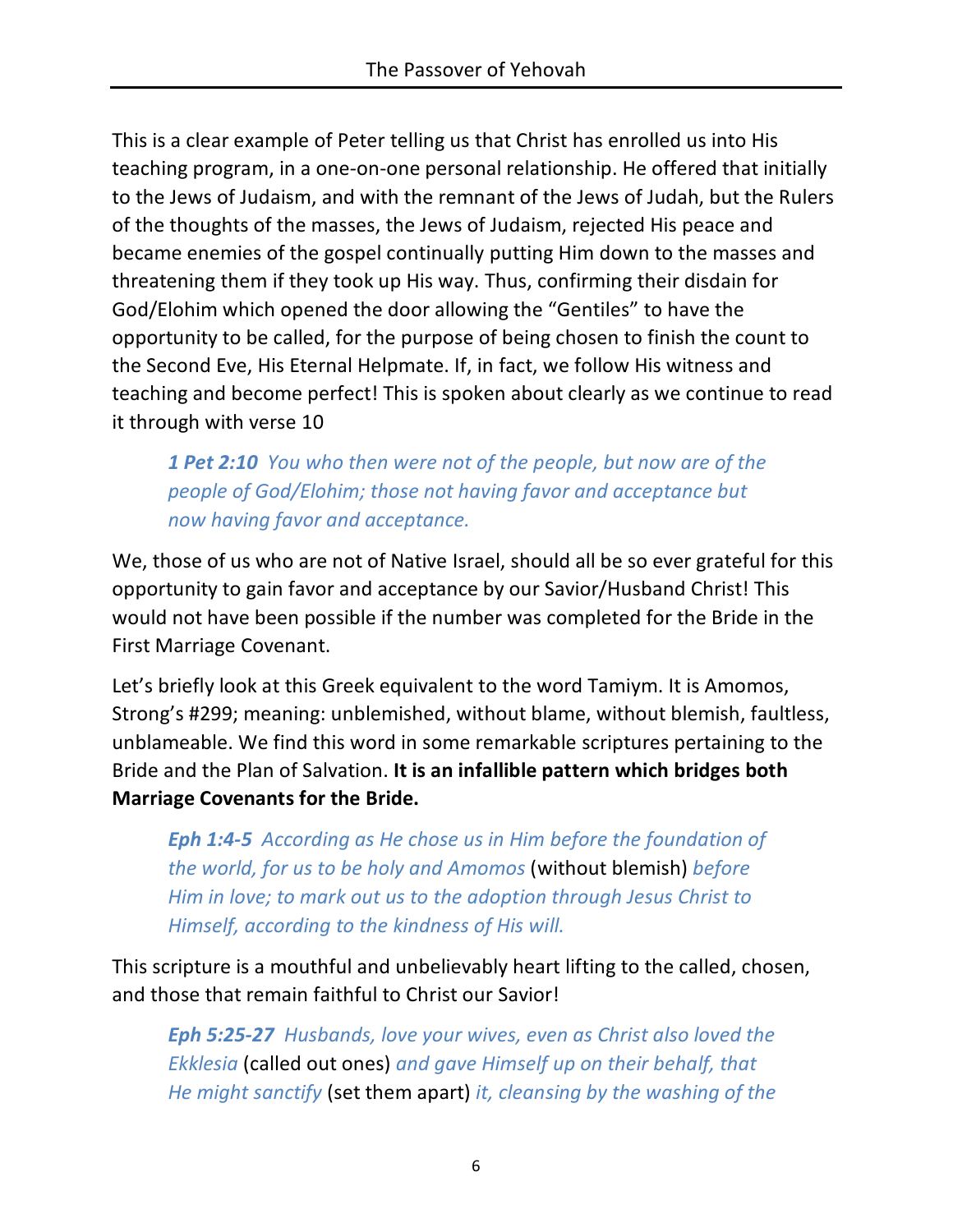*water in the Word, that He might present them to Himself as the glorious Ekklesia, not having spot or wrinkle, or any such things* (this is directly speaking of the **2** lambs without blemish which are holy to the Priest (Christ in the reality of that timeline) on Pentecost Lev 23:19-20) *but that they be holy and Amomos.*

Now, the capstone uses of this word and its absolute importance of being Amomos in our age as applied to the Bride of Christ! Revelation 14 is the account of the end of our long journey of **being called, chosen and remaining faithful no matter what confronts us**. We should all be very familiar with this chapter as it speaks of the 144,000 being sealed with the Patriarch Father's name, but in particular, let's once again look at verses 4-5.

*Rev 14:4-5 These are the ones who were not defiled with women*  (seducing pagan doctrines)*, for they are virgins. These are the ones following the Lamb wherever He may go. These were bought from among men as Firstfruit to Father God/Elohim and to the Lamb. And no deceit or guile was found in their mouth, for they are Amomos/without blemish before the Throne of God/Elohim.*

That is the goal of the Bride, brethren. It is the time in which she will have qualified to live in Oneness for eternity, with both Christ/Messiah and Father. She will assume her household responsibilities as the Second Eve in all their fullness. Lots more on this pattern as we move through the timeline of the Plan of Salvation.

Now, continuing in the simple facts about the rules and commands of the 14th Passover of Yehovah in Exodus 12.

# *Exo 12:6 And it shall be for you to keep until the fourteenth day of this Month.*

Why? So that the members of the father's household could each look after it so that it did not develop a blemish. It was seen throughout the daily routine of the household and not running around in a field with the flock. **They were all responsible for it.** This becomes very personal. It would not have been a good place for the one responsible for it developing a blemish in any way during this time period of the  $10^{th}$  to the start of the  $14^{th}$  of Abib.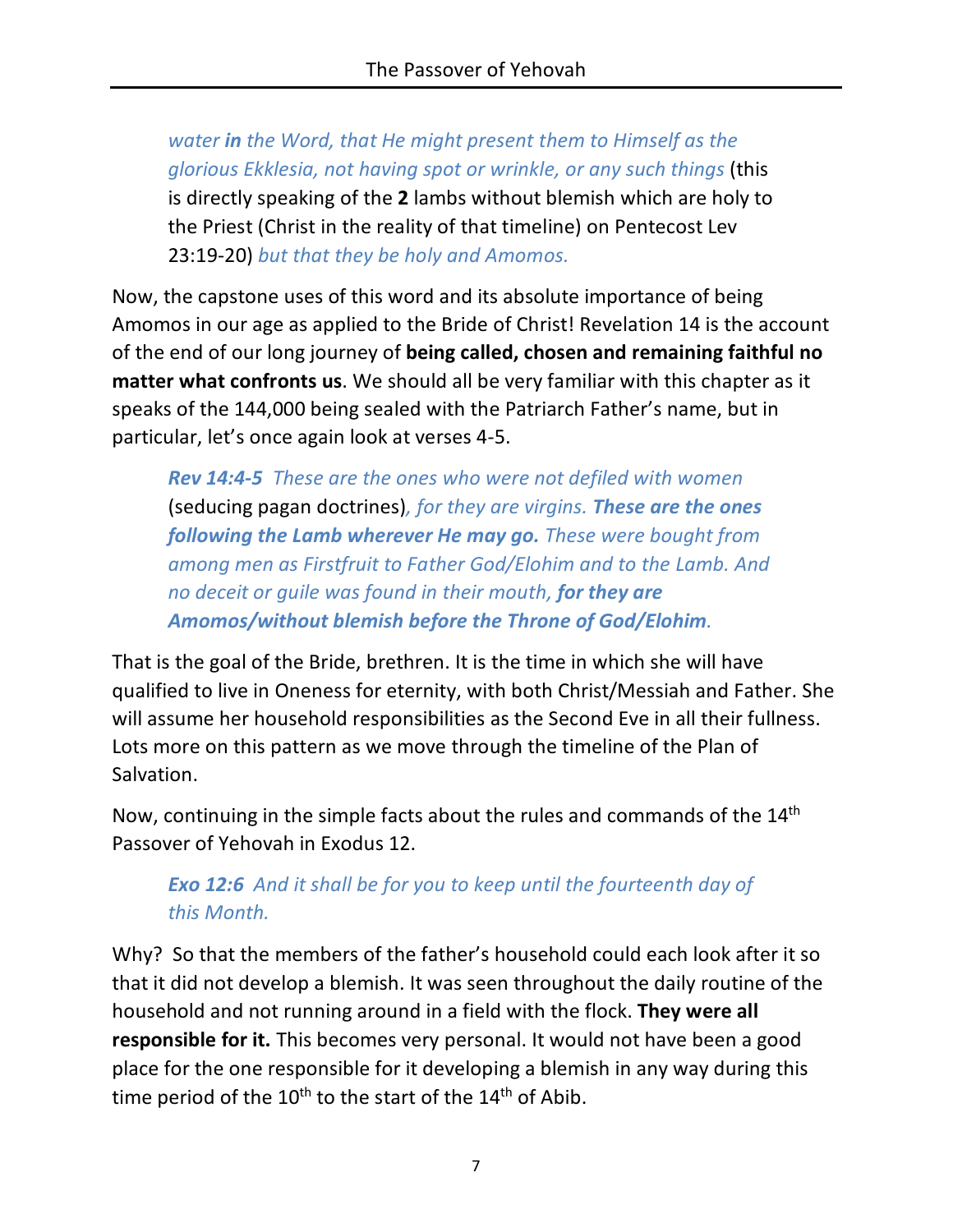We too have a responsibility to also make sure the Lamb does not develop a blemish as well. However, this is a spiritual blemish. As part of the body of the Lamb of Father's household we are given the command to examine ourselves prior to the Passover. We are to search ourselves out! To examine and, if necessary, re-examine before the 14<sup>th</sup> of Abib starts. If the lamb was not worthy it would be rejected under the First Marriage Covenant terms and conditions. The same goes for us as the Bride of our Savior/Husband's body. **We will read that many are spiritually sick and dead because they do not follow the instructions which Paul has clearly laid out as to what we are to do.** Some say, I have examined myself and then move on and keep a Seder and oh yes, also include the bread and the wine. How magnanimous of them, how self-righteous of them. Most who do this do it at the end of the  $14<sup>th</sup>$  of Abib and into the  $15<sup>th</sup>$ . Then there are those who keep the 3 PM observance of Passover because that is when our Savior/Husband died. **Paul would chastise you for such foolishness!** The examination is about ourselves, as to how we will be keeping the Passover of Yehovah in sincerity and in truth. The Footwashing takes care of the sins we stumbled in, prior to the 14<sup>th</sup>. It is used to wash our feet clean before we take the bread and then the wine. Some do not involve the Footwashing in the simple function of the Passover service. John makes it clear that our Savior/Husband told us through His scolding of Peter that if we do not have our feet washed by Him (through His body) **then we have no part in Him**.

*John 13:8 Peter said to Him, You may in no way wash my feet to the age. Jesus answered him, unless I wash you, you have no part with Me.*

And to confirm we were to do likewise after this example given at each Passover, we get verses 14-15.

*John 13:14-15 If I then washed your feet, the Lord and the Teacher, you also ought to wash the feet of one another. For I gave you an example, that as I did to you, you also should do.*

Case closed! Footwashing is a command!

Then there are those who take the wine before the bread. **How deceived is that!** The bread represents His broken body which He had to endure on our behalf as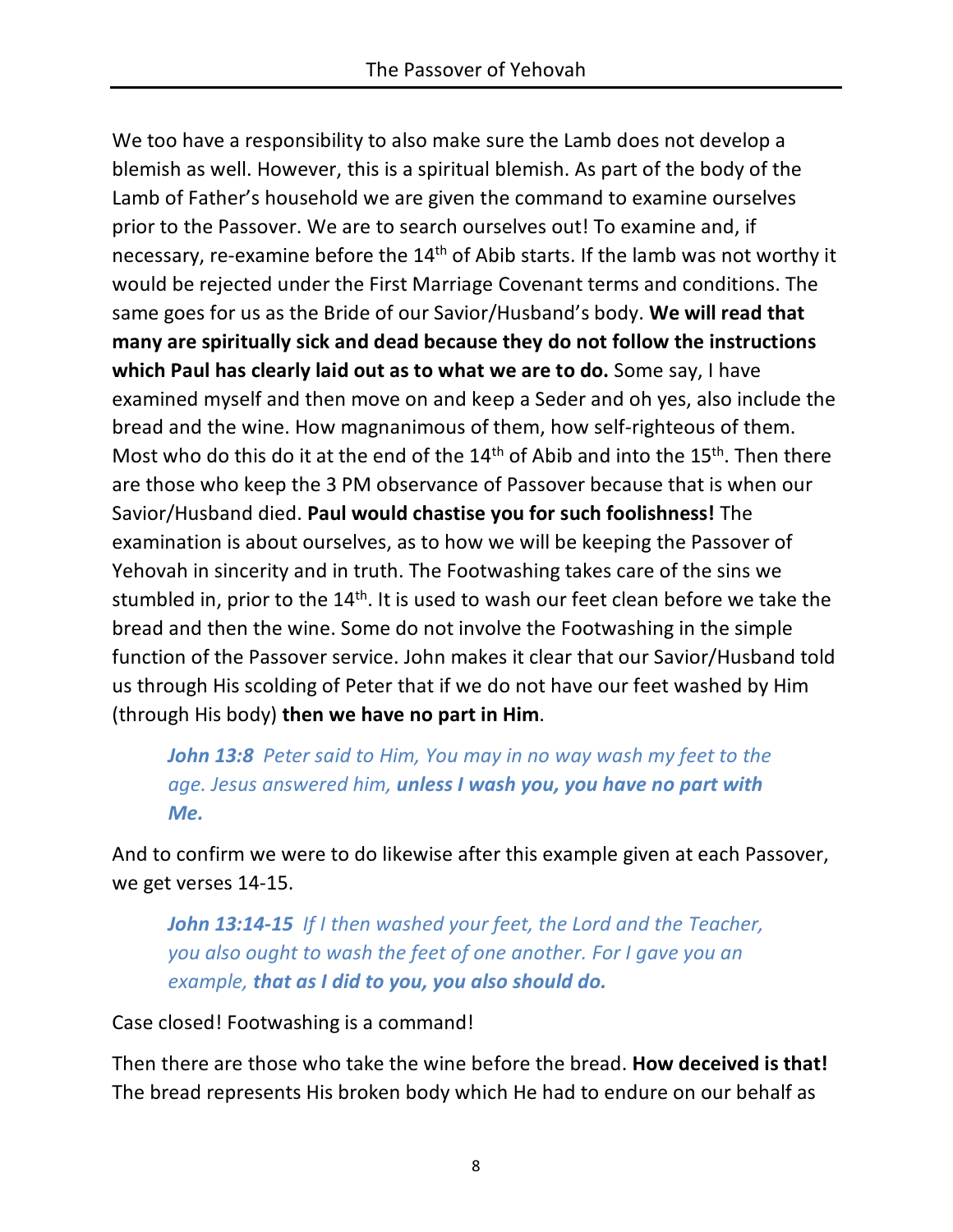Gentiles and that beating took place prior to the shedding of His blood. He is our Wavesheaf, our Mature Head with all its mature seeds which are ready to be shaken out for they are able to reproduce themselves. The heads easily shaken out are surrounded by many fields of immature green heads. We are to be of Father's field growing stronger day by day in our Savior's body with Him as our Head and no other. More on this later. Let's listen to how serious this examining is.

*1 Cor 11:27-29 So that whoever should eat this bread, or drink the cup of the Lord, unworthily, that one will be guilty of the body and of the blood of the Lord. But let a man examine himself and so let him eat of the bread, and let him drink of the cup; for the one eating and drinking unworthily eats and drinks judgment to himself, not discerning the body of the Lord.*

Would you contaminate the body with a false perspective of Passover and our responsibility in it? That is what one does when not following Paul's instructions in the preceding verses to these in 1 Corinthians 11. This is the beginning of our journey to being made whole and without blemish. Satan deceives many into stumbling here before they can move on to the next part of the Plan. This is where the personal part comes in. No one else can do it for us. It's all up to us in Covenant with our Savior/Husband and our Father. Those who are foolish virgins will pay a dear price for taking the Passover lightly in this regard.

# *1 Cor 11:30 For this reason, many among you are weak and feeble, and many sleep.*

Sleep is #2837 koimao which is used to define spiritually weak and feeble, and in some cases, spiritually dead. Unfortunately, that is the condition of many of the Churches.

**Each Marriage Covenant has terms and conditions as to "examining" prior to Passover.** The First is based in physical blemishes, the Second in spiritual blemishes, **and to keep the Passover in an unworthy manner is a spiritual blemish which leads to death.** Paul could not have made it any clearer. He instructs us in verses 23-25 that we are to take the symbols of our Lord's sacrifice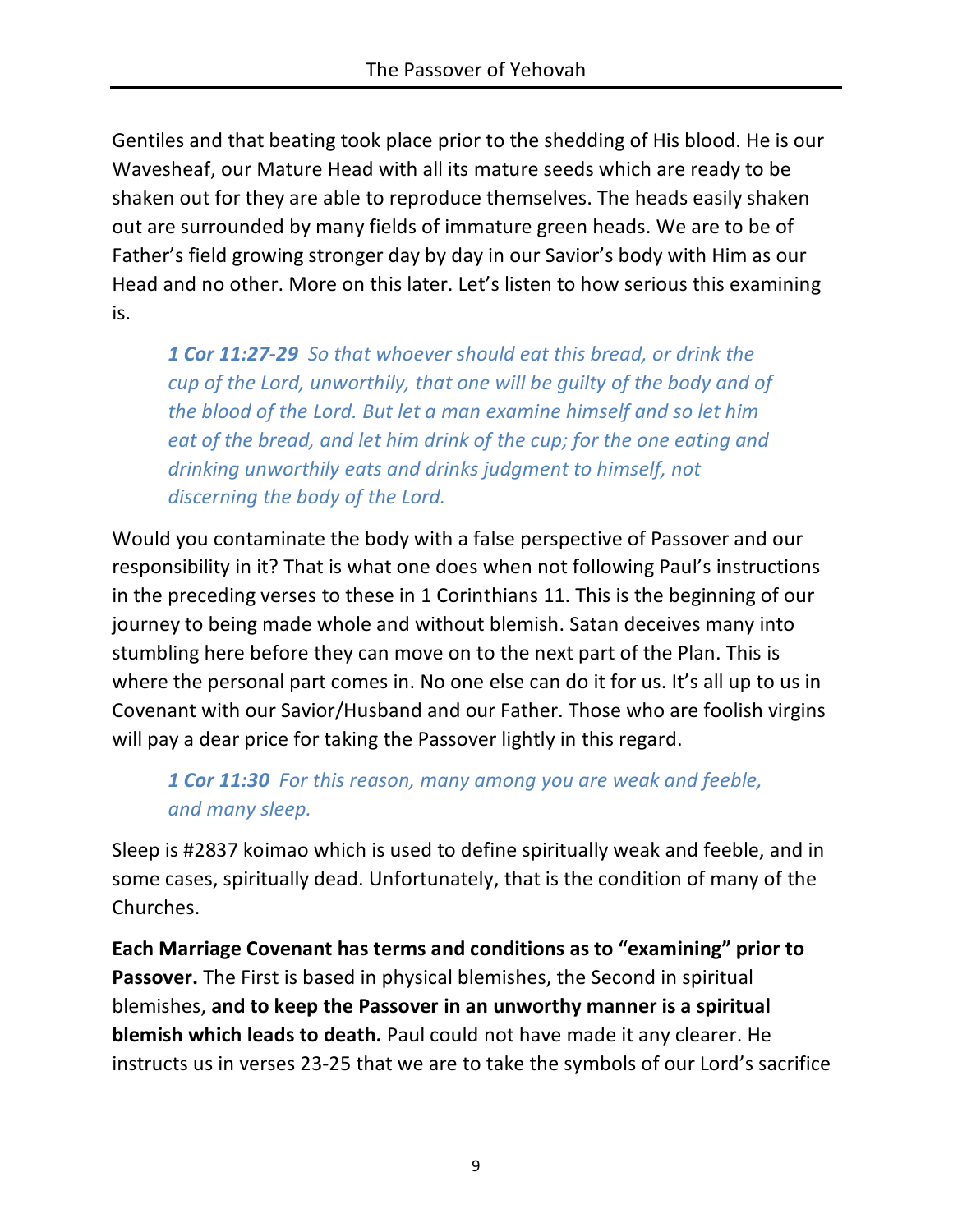at the same time He did, **at night**, the beginning of the 14th of Abib and that we are to do exactly what He did in sequence: **bread first, wine second.**

Many today do not follow these sobering instructions of Paul to us Gentiles. Some stumble through ignorance, some through laziness, and some through arrogance, and some through deception. The first part of taking it worthily, or in a worthy manner, would be keeping it at the same time the Elohim have commanded.

*1 Cor 11:23-25 For I received from the Lord what also I delivered to you, that the Lord Jesus IN THE NIGHT* (only one night portion to each day in Biblical reckoning) *in which He was betrayed* (that was the night before the 15th of Abib ever arrived) *took bread; and giving thanks He broke and said, take, eat: this is My body which is broken for you; this do in remembrance of Me. In the same way the cup also, after supping, saying, this cup is the New Covenant in My blood; as often as you drink* (once a year at the Passover) *do this for remembrance of Me.*

Yes, this is the Passover Memorial. It is not an inserted Circumcision Party Seder called the "lord's supper" which Paul completely rebukes.

*1 Cor 11:18-20 Indeed, the first thing I hear is that there are divisions*  (factions) *among you when you come together in the church. And I believe some part of that, for there must also be heresies among you, so that those who are approved among you will become apparent*  (read Revelations 2-3 about that aspect taking place in the 7 churches)*, thus coming together* (for the Passover) *it is not a supper of the Lord to eat, where one takes his own supper to eat, and one hungers and another is drunk! Do you not have houses to eat and drink in!*

**Paul is rebuking one of these heretical factions in the Corinth church who would come together for a Seder meal with all the trappings including the drinking and singing while others would have nothing to do with it.** He made it clear what the means and methods of conducting the Passover of Yehovah were. This division here in the Corinth Church was the reason Paul instructs us as to examining ourselves as to internalizing the symbols of our Lord's sacrifice. We are to do so in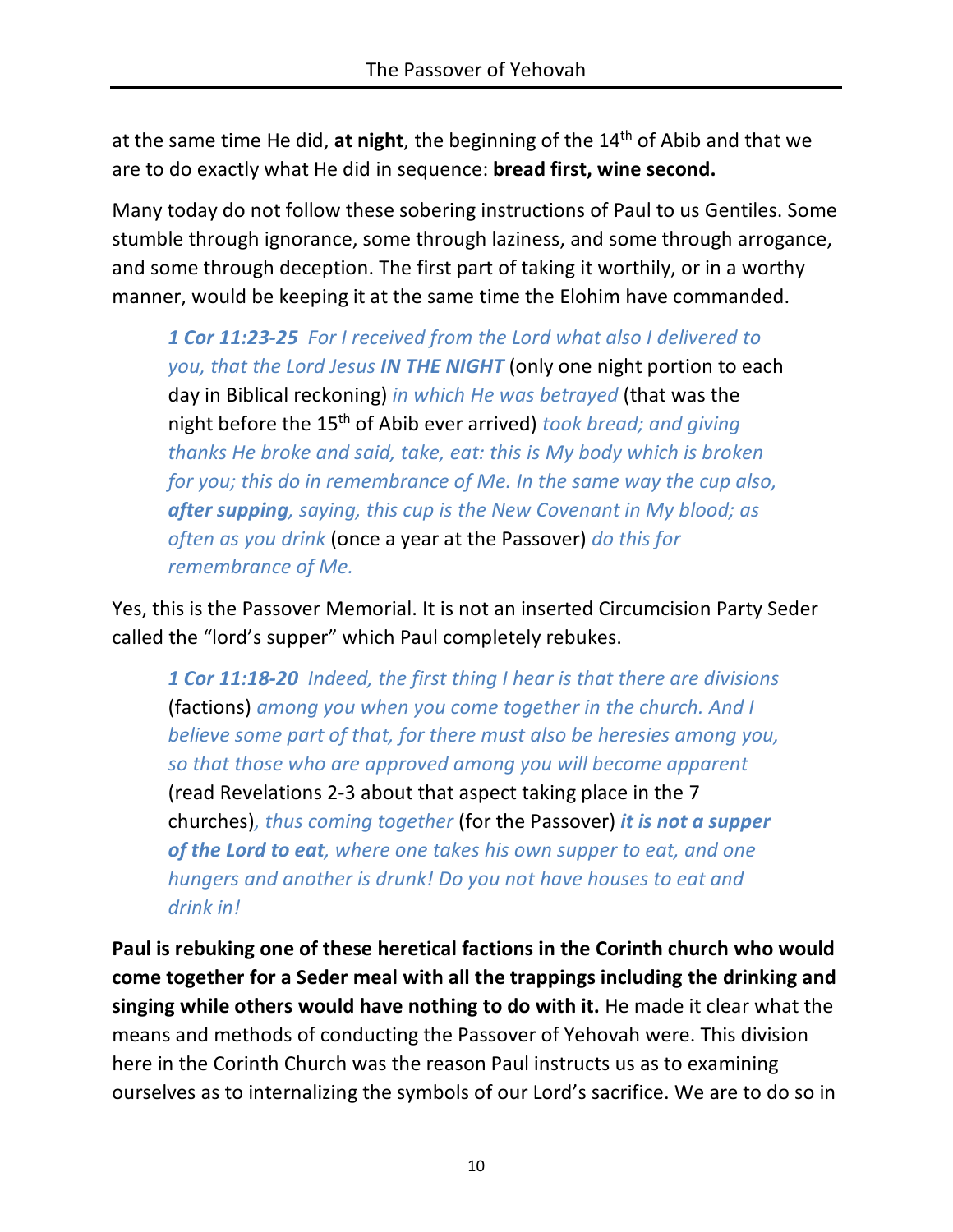sincerity and in truth and in the sobering realization that if we do not, **we will be blemished and unacceptable** to the number of the bride, the Eternal Helpmate in Father's household and will become weak and feeble and possibly spiritually dead to it.

Christ/Messiah did not call this His Supper or the Lord's Supper. He makes it very clear what He knew it was. **It IS a transference of the symbols of the First Covenant Passover to the Second Covenant Passover**, a Better Covenant than the First, for the spiritual realities in it.

*Luke 22:14-15 And when the hour came* (a very specific time after sunset)*, He reclined at the table and the twelve with Him* (having been already all together in the upper room)*. And He said to them, with longing I have set My heart to eat this Passover with you before My suffering.*

*Matthew 26: 18-20 And He said, go into the city* (Jerusalem) *to a certain one and say to him, the Teacher says, My time is near; to you I will prepare the Passover with My disciples. And the disciples did as Jesus ordered, and prepared the Passover. And evening coming*  (opsia: after sunset, dark) *He reclined at the table with the twelve.*

There can be no misunderstanding that He and they were eating the Passover of Yehovah at the beginning of the 14<sup>th</sup> of Abib just like every scripture addressing it in the Bible states should take place. This was clearly prior to the "passover of the Jews" of Judaism as John repeatedly calls it. He even has preserved that fact in his Gospel.

*John 18:28 Then they led Jesus from Caiaphas into the Praetorium, and it was early (morning of the 14th of Abib). And they did not enter into the Praetorium, that they might not be defiled, but that they might eat the passover* (of the Jews of Judaism on the 15<sup>th</sup> of Abib).

Exodus clearly states that the 14th of the month of Abib is the Passover of Yehovah.

*Exo 12:6 And it shall be for you to keep up to the 14th day of this month.*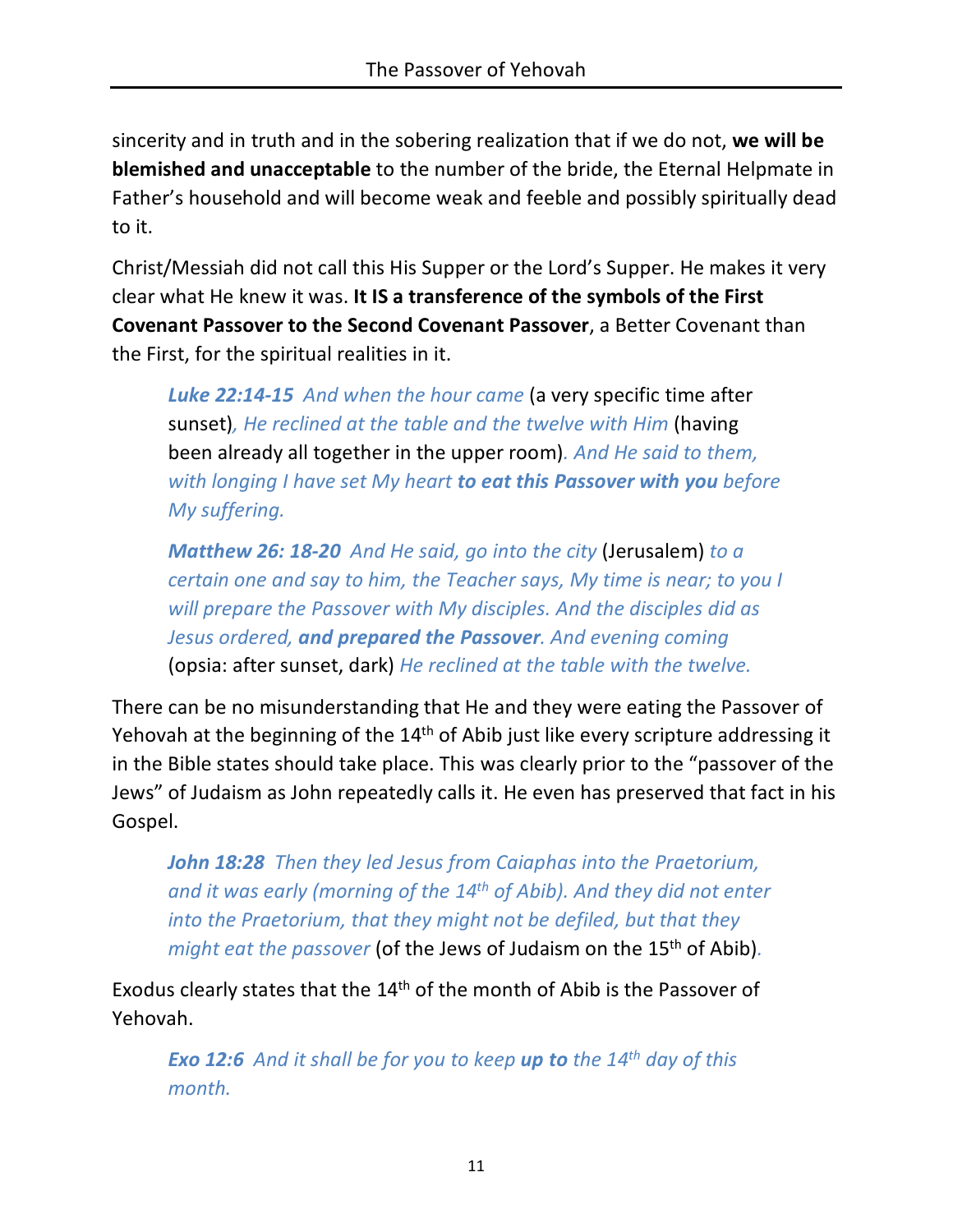The word we translate as "up to" here is Hebrew "ad." The BDB tells us it can be translated into English as "even to, far as, up to, until." Not one of these is inclusive of the day, but: **up to it**, the start of the 14th day of the Month of Abib. The family of the father's household had it in their possession to watch over it for the four days prior to the  $14<sup>th</sup>$ . That would be days 10, 11, 12, and 13. At the end of the 13<sup>th</sup> day of the Month we have the  $14<sup>th</sup>$  day starting at sunset. That is the transition from one day to another Biblically. Everything needs to be visible in the terms and conditions of all things Calendar. Thus, the visible sign of sunset starting and ending a Biblical day. That way we are all without excuse. The lamb was to be kept safe with the family members so it did not get into a situation where it could develop a blemish. It was kept up to, as far as, even to, until, the time of the start of the  $14<sup>th</sup>$  day at sunset. That is really easy to understand in the chronology of events associated with the Passover of Yehovah.

The balance of verse 6 explains why only up to the start of the  $14<sup>th</sup>$ .

### *Exo 12:6 …And all the assembly of the congregation of Israel shall kill it between the evenings.*

Each and every one of them were responsible for its death, just like we are for our Savior's death; the need for it to take place because of our sins and being under the death penalty ourselves because of them. But notice the specific time it was kept safe until. **Between the evenings!** That is the time period between sunset and the dark of night as we will clearly see. But first, remember the law of Leviticus 23 as applied to all of the appointed times of Yehovah. Verse 37 commands that every single function and every aspect of sacrifice of worship of any annual rehearsal must take place on the specific day that the Elohim say. That is everything from sunset to sunset, not some before and some after. In fact, with the Passover it is even more specific as we will also see.

The **phrase** being used here in Exodus 12:6 is a combination of two Hebrew words with a "ha" or "the" inserted between them. They are #996 and #6153 not #6150 which is important.

#996 is Beyn. It simply means a division between two things. The BDB says it is translated as; an interval or space between. Do not lose sight of that. It is an interval or space between Ereb.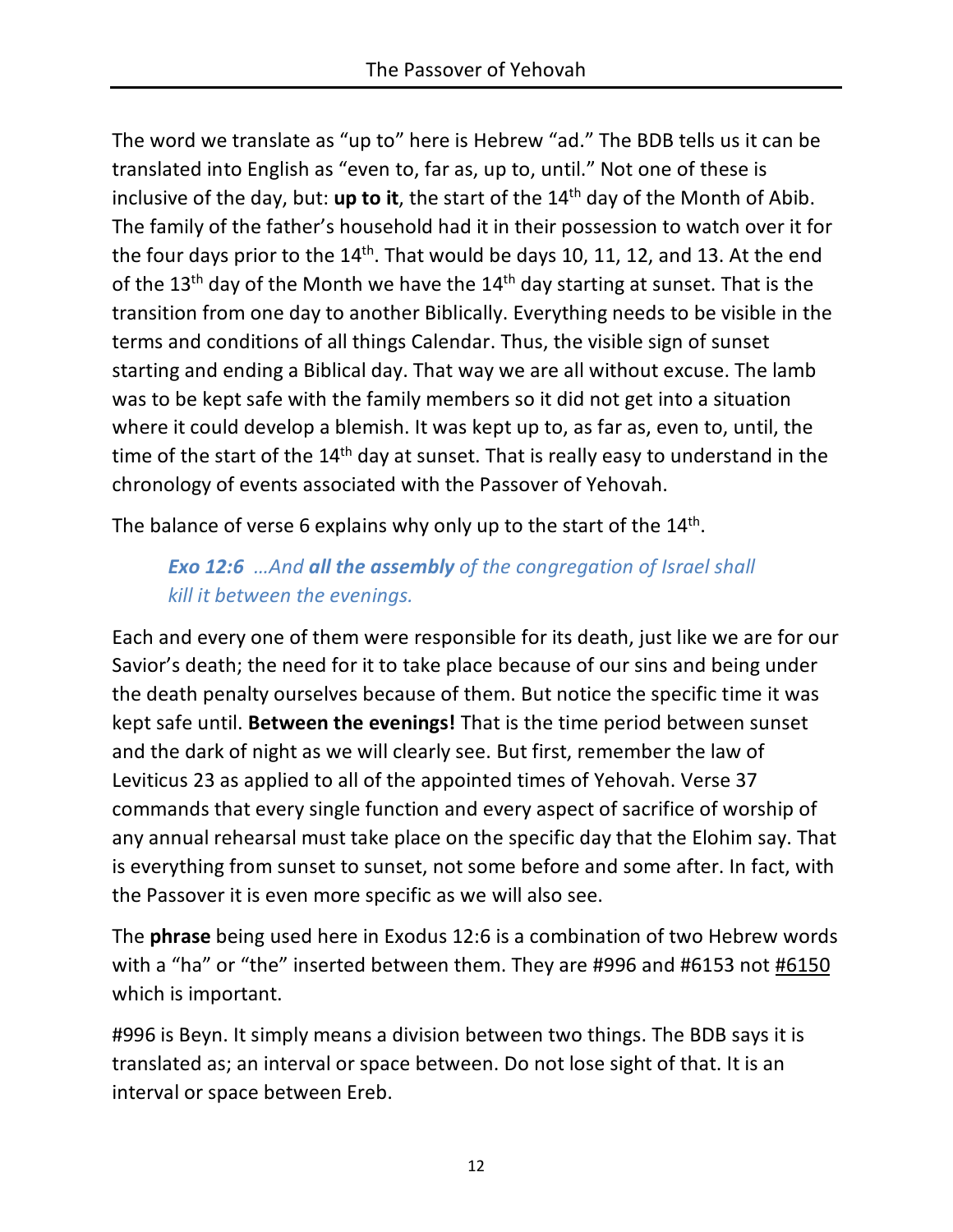Ereb is # 6153. It is also spelled erev by some in modern Hebrew. The BDB says it was originally translated as evening with the intent of sunset. It was also translated as night as well. It also tells us the phrase used is plural only, thus they assign: "between the two evenings," to it. **They suggest it probably meant the period of time between sunset and dark and correct they are.**

So here we have a phrase utilizing the word ereb; that can represent 1) the meaning of sunset, or 2) dark of night. When we add beyn to it as its preposition to the **two** possible uses of the word ereb, we can simply see it is saying the time period between sunset and dark of night. Add the particle and we have a phrase: **between the evenings**. Inserting the number 2 in it is suggestive and not intended in the meeting for it can pull one off course in the Hebrew language. We are simply stating some would apply it to, sunset to sunset, when that is not the intent of it as the played-out examples of this command clearly depict. It should be written as **beyn ha ereb**. A slight of hand is being played by many who insist it is beyn ha arbyim. If that is swallowed, then one is looking to a different Hebrew word which can mean the time leading up to the setting of the sun. No doubt this was being pushed by the Jews of Judaism, just like they did to the Masoretic rewrite of scripture to alter words and scriptures after the death of Christ and the Temple being destroyed, when the Pharisees took control of the religious functions in Roman Palestine. They were dead set on removing any linkage to a 14<sup>th</sup> Passover that our Savior kept at its correct time in all its fulness and reality of its spiritual intent and divert it to their ungodly passover rules and regulations. They also made every effort to eliminate any prepositions and particles that would lend us to understand the truth about the **Two Elohim and Their functions in the Plan.** However, they missed some and left a trail of their dirty work. The Jews of Judaism did that with a lot of other Biblical understandings as well. They started right after Christ's resurrection. Matthew gives us an account of their filthy work of deception and denial.

*Mat 28:11-15 And they having left, behold, some of the guards* (who had been guarding Christ's tomb) *coming into the city reported to the chief priests all the things which had taken place. And being assembled with the elders, and taking counsel, they gave lots of silver to the soldiers, saying, say that His disciples came and stole Him by*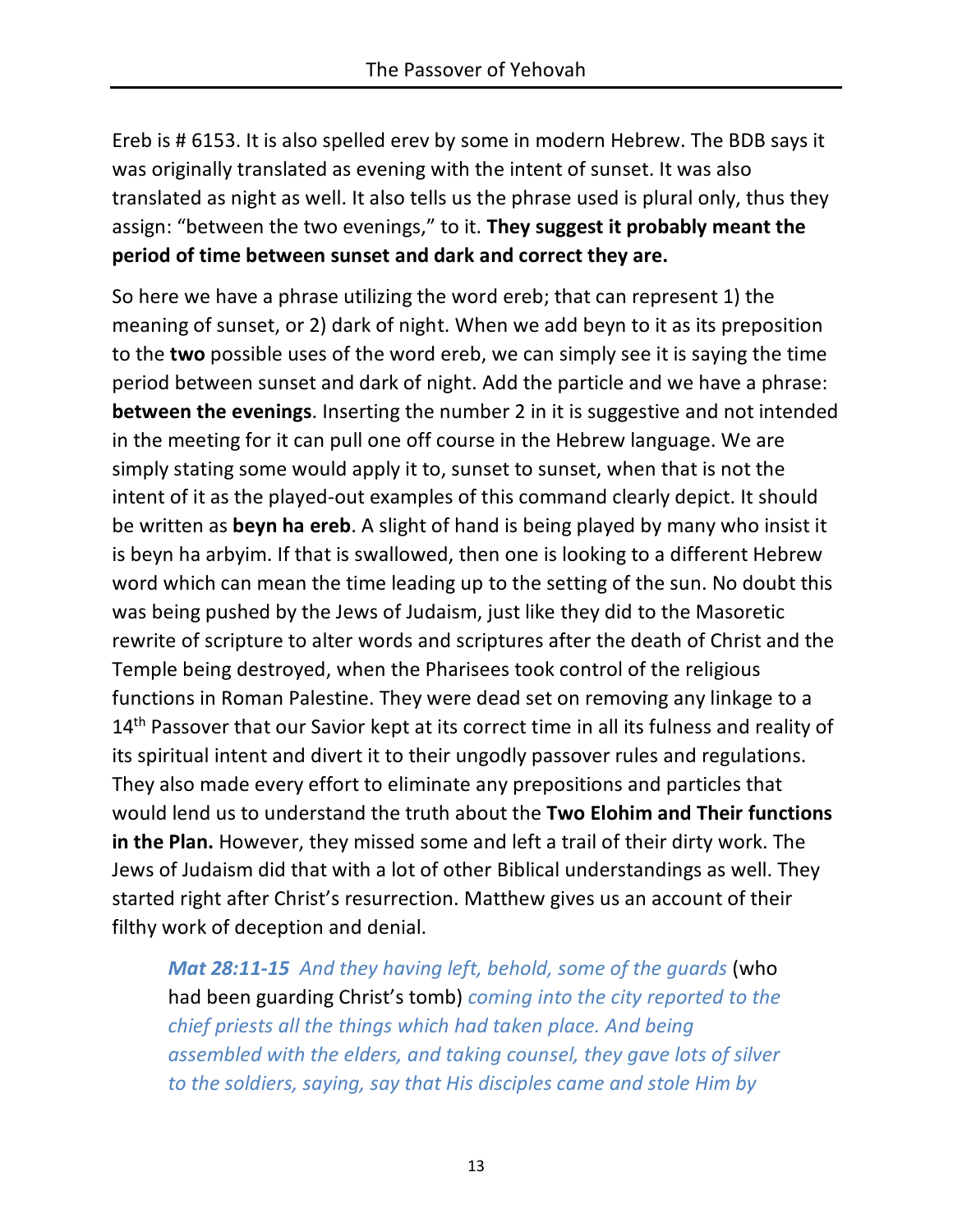*night as we were sleeping. And if this is heard by the governor, we will persuade him, and will make you free from anxiety. And taking the silver, they did as they were instructed. And this report was spread by the Jews of Judaism until today.* (Matthew's time of writing his gospel)

Denying the 14th Passover of Yehovah was not new to them for they were already keeping a 15th passover during His time. Judaism would kill the lambs in the afternoon of the 14<sup>th</sup> and consume it during their passover after sunset on the 15<sup>th</sup> which is a separate appointed time of Yehovah, the first day of the 7-days of Unleavened Bread.

Jesus sent some disciples in the late afternoon of the 13<sup>th</sup> of Abib to locate the owner of the room where they would be keeping the Passover of Yehovah, the Passover He would be keeping after sunset in spite of the fact the Jews of Judaism would be keeping theirs one night later. He instructed them to then make ready for it with everything. They all met up there at sunset or earlier and were together when the "**hour**" came to eat the Passover. This is the same time of "**twilight**" between the two ereb; sunset and dark of night, as we have covered in Exodus 12. It is a sign of the sky which can't be ignored, clearly visible; just as the first crescent of the moon is, just as the sun setting over the horizon or rising over it in the morning, or the size of a lamb, or the easily shaken mature heads of barley, and so on. They are all there for us to see with our own two eyes, no interlopers invited. Please do not insert the Hebrew "arab" for ereb. That is a trap of Judaism and its followers and those who are its apologists. Everything on and in the 14th of the Month of Abib for Passover of Yehovah. This is encoded in the laws of the sacrifices pertaining to it as well in the actual command of the calendar day. Let's cover the day first.

Chapter 23 of Leviticus contains the sequential order of all the annual appointed times of Yehovah as well as the weekly Sabbath day. It is assigned a number not a date in a month for it can fall on any day of any given month in its 7-day cycle. These rehearsals once again teach us about the realities to come in the Plan of Salvation. Please notice the instruction to Moses prior to delineating them.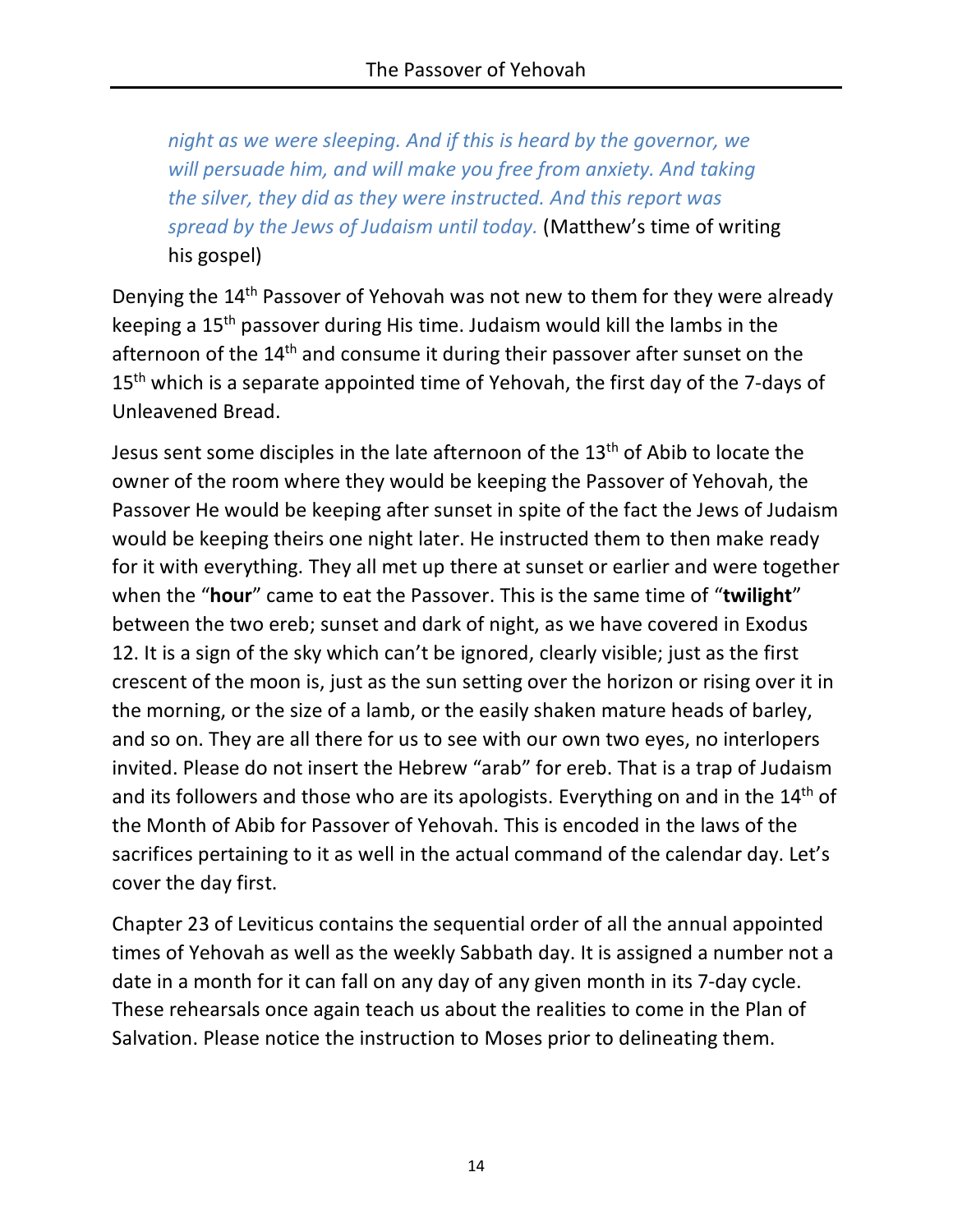*Lev 23:1-2 And Yehovah spoke to Moses, saying, speak to the sons of Israel, and you shall say to them, the appointed times* (set feasts) *of Yehovah, which you shall proclaim holy rehearsals, these are MY appointed times.*

**These are not Judaism's, they are Yehovah's!** They are not Catholic's, Protestant's, Muslim's, Buddha's, or anyone else's either. The very first thing He instructs Moses to do is to list and address the  $7<sup>th</sup>$  day Sabbath in verse 3. This is significant for this day was designed as The Word/Yehovah's day of rest. It was established after all the creation of the temporary life on earth, which had been created interdependent on each other. It was and is a capstone of achievement of all His work, for all to take time and reflect upon His mighty deeds for man. And yes, **all** of that creation was very good to look upon. It was His rest and that is the very reason He, The Word, Jesus the Christ; is called the **Lord of the Sabbath** which we covered many chapters previously. Some may be looking ahead as we move through Exodus 12 about the institution of the Sabbath rest to Native Israel during the 49-day journey to Mount Sinai. Actually, the journey only took 47 days which we will be covering later. The Sabbath was not given to them until after the Passover, Unleavened Bread, and the start of the 49-day count to Pentecost/Feast of Weeks had been commenced. Wavesheaf Day was a contingency plan. If the total number to consume the lamb, completely internalizing everything it represented, was not met through Native Israel here under the terms and conditions of the FMC, it would be inserted and thus become a reality. As many know, that became the case and it was inserted into the functions of the Promised Land after a disastrous 40 years in the wilderness. It was reserved for a future reality of the Gentiles being made acceptable to Father through Christ.

*Lev 23:3 Work is to be done six days, and in the seventh day shall be a Sabbath* (#7676) *of rest* (#7677 shabbaton) *a holy rehearsal: you shall do no work; it is a Sabbath* (#7676) *to Yehovah in all your dwellings.*

The Sabbath day is not one of the annual appointed times of rehearsal but rather a weekly one, which we will cover when we get to it during their journey to Mt Sinai. It is a bonding and unifying sign spanning the 2 Marriage Covenants and, in fact, all the Covenants between the Elohim and mankind that require obedience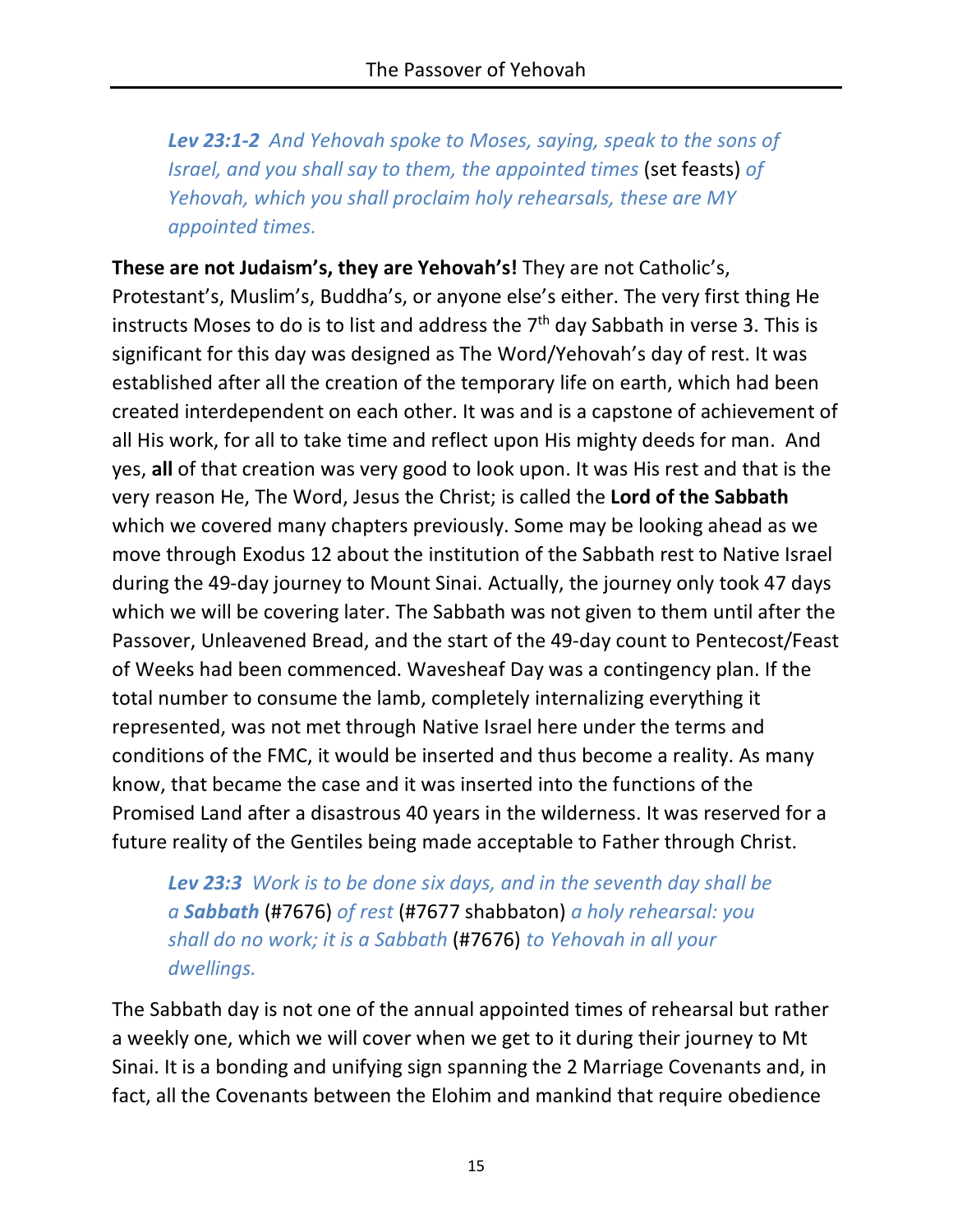and faithfulness. Please notice it is both Shabbat and Shabbaton in its designation. Shabbat being the emphasized name. Before moving into the annual rehearsals Yehovah repeats the following in verse 4.

# *Lev 23:4 These are the appointed times of Yehovah, holy rehearsals which you shall proclaim in their appointed times."* (**The month and the day!**)

In reading on, we now receive the order in which all the appointed times and their functions are to be rehearsed. Each with a specific date in a specific month except for the Feast of Weeks/Pentecost for a very good reason which we will review later.

# *Lev 23:5 In the first month, on* (or in) *the 14th of the month, between the evenings, is the Passover of Yehovah.*

If you have never read that correct translation of the Hebrew written by Moses, please read it. When is the Passover of Yehovah? Between the evenings of the  $14<sup>th</sup>$  of Abib as we discussed previously. What is this telling us? It is telling us that it has a very specific time on the  $14<sup>th</sup>$  and that time allotted is between the evenings, from sunset to the dark of night. It can't happen at any other time on the 14<sup>th</sup>. The killing of the lamb takes place during that interval of time. Remember Christ and His apostles waited for the "**hour**" to come. For those who follow the error of keeping it at 3 pm on the afternoon of the  $14<sup>th</sup>$  you are chasing shadows and not reality. Some say it was when the "Jews" had **always** killed the lambs. That is a lie as scripture clearly states and is used as an indictment against treacherous Judaism and its proponents. Some use the claim Christ was killed at that time to support their claim of keeping it at that time. Really? Christ was killed at that time to mock the Jews of Judaism who denied Him as their passover sacrifice. That can't be any clearer. The veil separating the empty "holy of holies" from the sacrificial altar was ripped in two at that time to clearly show an **EMPTY HOLY OF HOLIES**. It was a fake! The Elohim inserted Their dominance and righteousness over the adulterous Jews of Judaism and their fake passover sacrifice.

That is why we are not to fall into the lie of arbyim which promotes their filthy error of a 3 pm sacrifice until sunset, but we are to keep with ereb and its two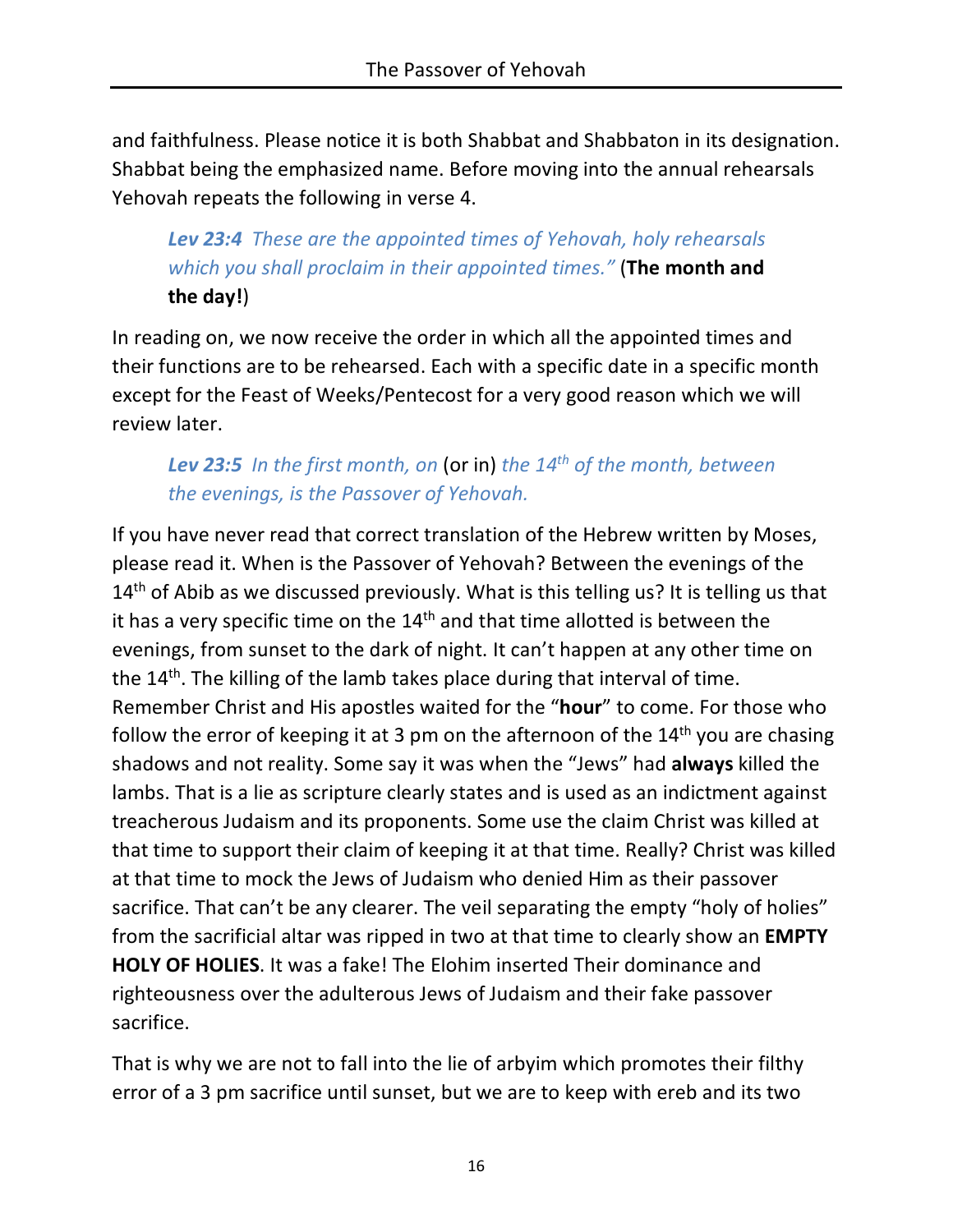designations of "sunset" and "dark of night." That is between the evenings of the  $14<sup>th</sup>$  of Abib. The sacrifice takes place then for that is the designated time for it. Christ at that time had already spiritually qualified to be the Passover of Father's household and was given everything into His hand as a result.

*John 13:3-4 Jesus knowing that His Father had given all things into His hands, and that He was from the Elohim and would depart to Father Elohim, He rose from the supper, and laid aside His garments. And taking a towel He girded Himself.*

At that point all the qualifying for the **spiritual** Passover Lamb of Father's household had been met, the spiritual reality and intent of the terms and conditions of the Second Marriage Covenant. No more focusing on the physical aspect of it. (Please put your spirit led mind to the reality of all this.) That would come in a major rebuke and put down to the Jews of Judaism shortly after this. He had made the journey through His temporary physical life without a spiritual blemish. Now, He was going to establish the three fundamental signs of the Second Marriage Covenant: the footwashing, the bread, and the wine. It was all completed and in place prior to Him shedding His blood after He had been beaten by the Jews of Judaism and the pagan Romans. What a pair! That beating which left many physical blemishes on His body (but not His heart) was actually a sign of Him not qualifying as the passover of the Jews of Judaism. Thus, to fulfill the prophesied physical aspects of the Passover, He gave His life at the very time the Jews had established as their righteous time to kill it. The entire region grew dark from the 6th hour to the 9th hour. **It is easy to see what Father was doing here to mock the Jews of Judaism's passover. He was miraculously creating the same set of signs in the sky as were from sunset, to the dark of night.** Let's read it in Luke.

*Luke 23:44-45 And it was about the sixth hour, and a growing darkness came over all the land until the ninth hour at which time the sun was completely darkened and the veil of the temple was torn in two down the middle.*

Growing darkness is Strong's #4655 Skotos "from an unused base of #4639: shadiness i.e. obscurity, literally or figuratively." Its root is: Shia which means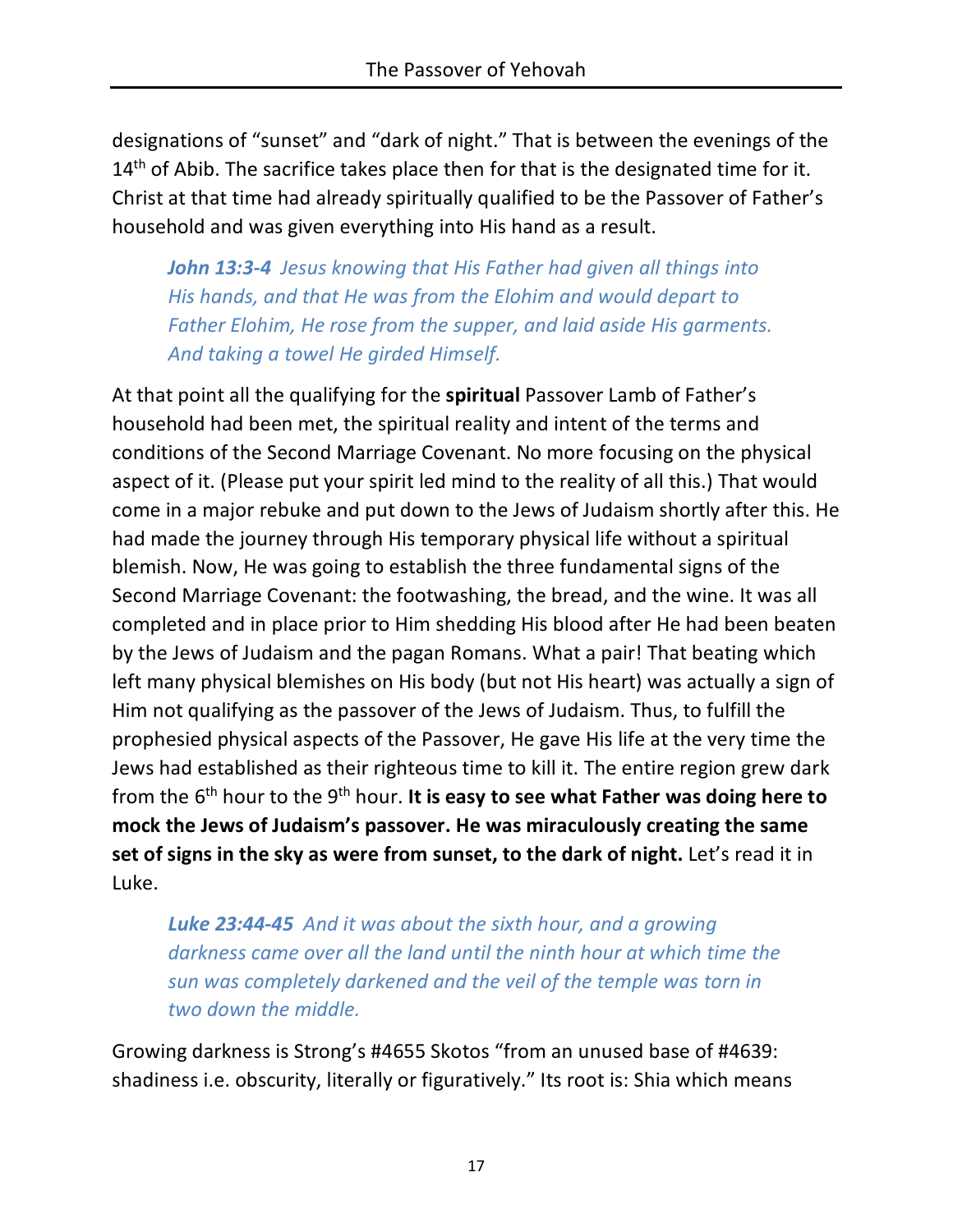shade or a shadow. The proper use of the word here is depicting a shadow of darkness growing in intensity. Keep in mind the time of day, this is in the **early afternoon or 12 PM**.

Completely darkened, in reference to the sun at **midafternoon** is "4656 Skotoo which is from the word above but more intensive. Strong's says it means to obscure to blindness, literally or figuratively: be full of darkness.

This is talking about the sun becoming completely dark just like the dark of night at midafternoon! **This is a complete mockery of the Jews of Judaism's passover sacrifices, by Father imposing the actual visible standards commanded for the sign of the sky required for His Passover Lamb sacrifice.** He made it clear it was to be at the time of twilight at the start of the 14th. He simply said; My Passover Lamb will die under the right signs and also dominate your pathetic evil fake passover. And oh, by the way, I just exposed your empty holy of holies to go along with your fake passover so all could see that as well.

If you have been deceived into keeping a 3 PM Passover, please escort it out the door of your mind and your heart. We are to examine ourselves prior to the Passover of Yehovah so we can take it worthily and 3 PM in the afternoon does not work according to the First Marriage Covenant scriptures, or the Second as Paul so simply explained to us earlier.

The two ereb are: sunset and the darkness of night. That is exactly when the Passover of Yehovah was to take place. That is when Christ gave us the symbols of the New Covenant Passover. We read that earlier; opsia: after sunset, dark. John confirms this for us in his gospel, chapter 13 and verse 30. That is when Judas was told by Christ to leave and go do what he had to do for it was the time, it was: nux #3571, "complete absence of light."

# *John 13:30 And receiving the morsel, he immediately went out. And it was night.*

If we were to keep a 3 PM Passover, do you not think Paul would have said so? Many are truly weak and feeble and spiritually dead because of such **unworthy applications of Passover**. Part of the command as we read earlier was to have enough people present to completely consume the flesh of the lamb. None of it could be left until morning and the inedible portions had to be burned. **The Lamb**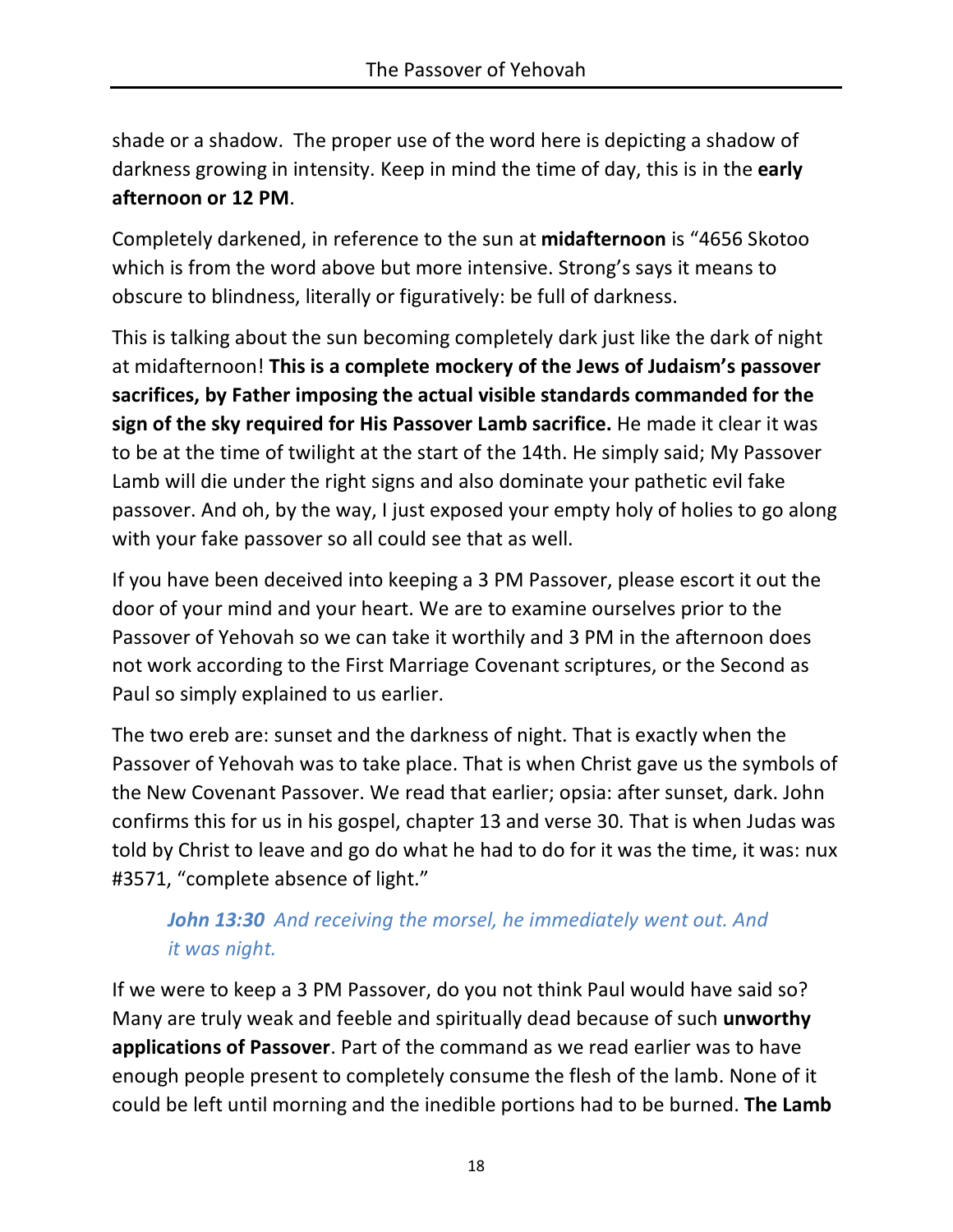**of Father's household was and is a Thanksgiving Peace Offering. We are to be very thankful for the peace He has brought between Father and the Bride**. Most who keep the Passover have no clue as to what a peace offering is, let alone a thanksgiving peace offering. Each offering to the Elohim has its own set of specific rules.

*Lev 7:15 As to the flesh of the thanksgiving peace offering it shall be eaten in the day of his offering, He shall not leave any of it until morning.*

Let's be clear about the Biblical fact that a day starts at sunset and ends the following sunset. On each day there is only one sunrise. This is the division of a Biblical day: first a period of darkness and then a period of light. When this fact of the timings of the Biblical day are applied to the thanksgiving peace offering, it is simple to see it was offered at the start of the day for it to be consumed prior to the second part or division of the day starting at sunrise. That is the only way possible to meet the commands of "be eaten in the day (24-hour period, actual date) of his offering" and "not leave any of it until morning" **so the flesh could only have been consumed during the night portion of that 24-day hour day**. How simple is that? We need to apply the same very simple command and pattern to the Passover of Yehovah. It has not changed regardless of what deceived and outright lying prognosticators profess.

Leviticus 23:5 (just as Exodus 12:6) gives the date of the month of Abib as well as the specific time for it to be offered on that day, the  $14<sup>th</sup>$ . Every function and responsibility of it is to be conducted at that time according to the law and commands governing it. There is another witness to the division between the 14th and the 15<sup>th</sup> of the month of Abib which clearly shows different functions in each.

*Lev 23:6 And on the 15th of this month is the pilgrimage festival of Unleavened Bread to Yehovah; you shall eat unleavened bread seven days.*

Please notice it is not "of" Yehovah but "to" Yehovah. Lots more on UB shortly. The reason we bring it up here is to show Yehovah made a distinction between the functions of these two days for our instruction. We are not to arrogantly combine them as Judaism has done. In the book of Numbers and in chapters 28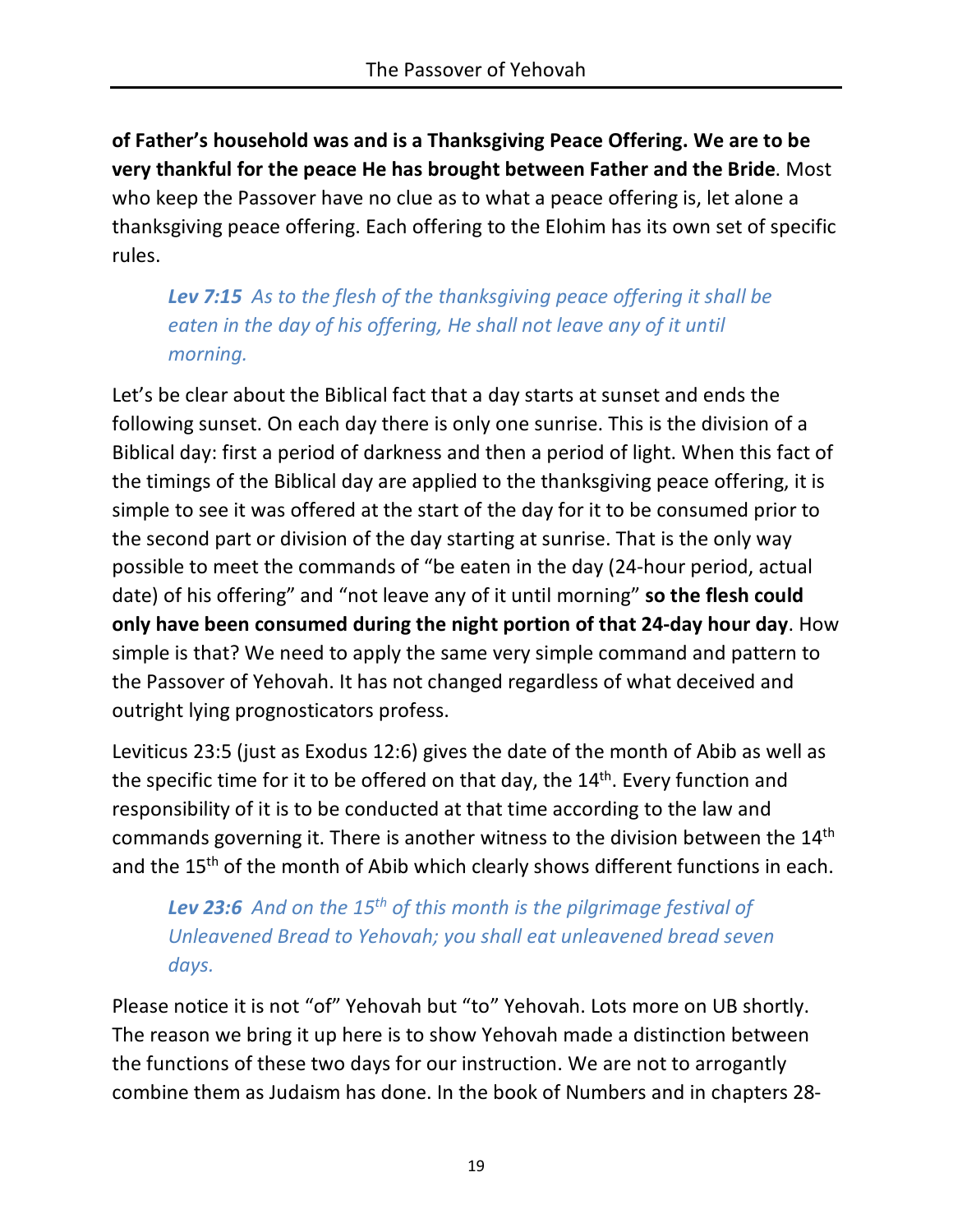29 we receive lots of instruction about the sacrifices required on specific days; the daily, the weekly Sabbath, New Moon, UB, Pentecost/Weeks, Trumpets, Atonement, Feast of Tabernacles/Ingathering, and the Last Day/Eighth Day. **What is interesting is there is no sacrifice listed for Passover**. Have you ever asked yourself why? What it does show once again is a complete separation with the 15<sup>th</sup> day in numbering them.

*Num 28:16-17 And the 14th day of the first month is the Passover of Yehovah. And the 15th day of this month a pilgrimage festival: unleavened bread shall be eaten for 7 days.*

We will return here later to see some very distinct commands as to what each day was to be and how they were to be kept. **One is a memorial rehearsal and one is a holy rehearsal**. One is of Yehovah and one is to Yehovah. The keeping of these days was to instruct Native Israel to the reality of what both of them represented in their Covenant relationship with Yehovah, the Second Adam, and defined their most important responsibilities to each other.

In spite of all this clarity, Native Israel and the **Mixed Multitude** (important discussion later), which accompanied them from Egypt, went a different way and tried to do so early on. It was a constant battle for their loyalty of faithfulness to their vows which we will cover later in the timeline. Before the Marriage Covenant was consummated Native Israel had to learn what her Husband was bringing to the table, His responsibilities in it. The very first thing He offered to her was to lay down His life for her as all the symbolism of the Passover teaches us in its spiritual reality. He would be a Savior to her as the Second Adam. The first thing she had to bring to the table was to actively try to keep sin out of her life and out of their relationship and qualify to be a righteous Second Eve. That is where we are headed next after the Passover section of the study. She would receive a special designation in that attempt to do so. It is an identifying name for her which is a type of one of her Husband's designated names: **The Firstborn!** She would receive it by being part of His body, the Second Adam. **Once again, it is all about making right choices to prove oneself capable of being able to share in the glory of the Oneness of the Elohim.** But first let's go back to Exodus 12 to wrap up the rest of the instructions about the 14<sup>th</sup> Passover of Yehovah.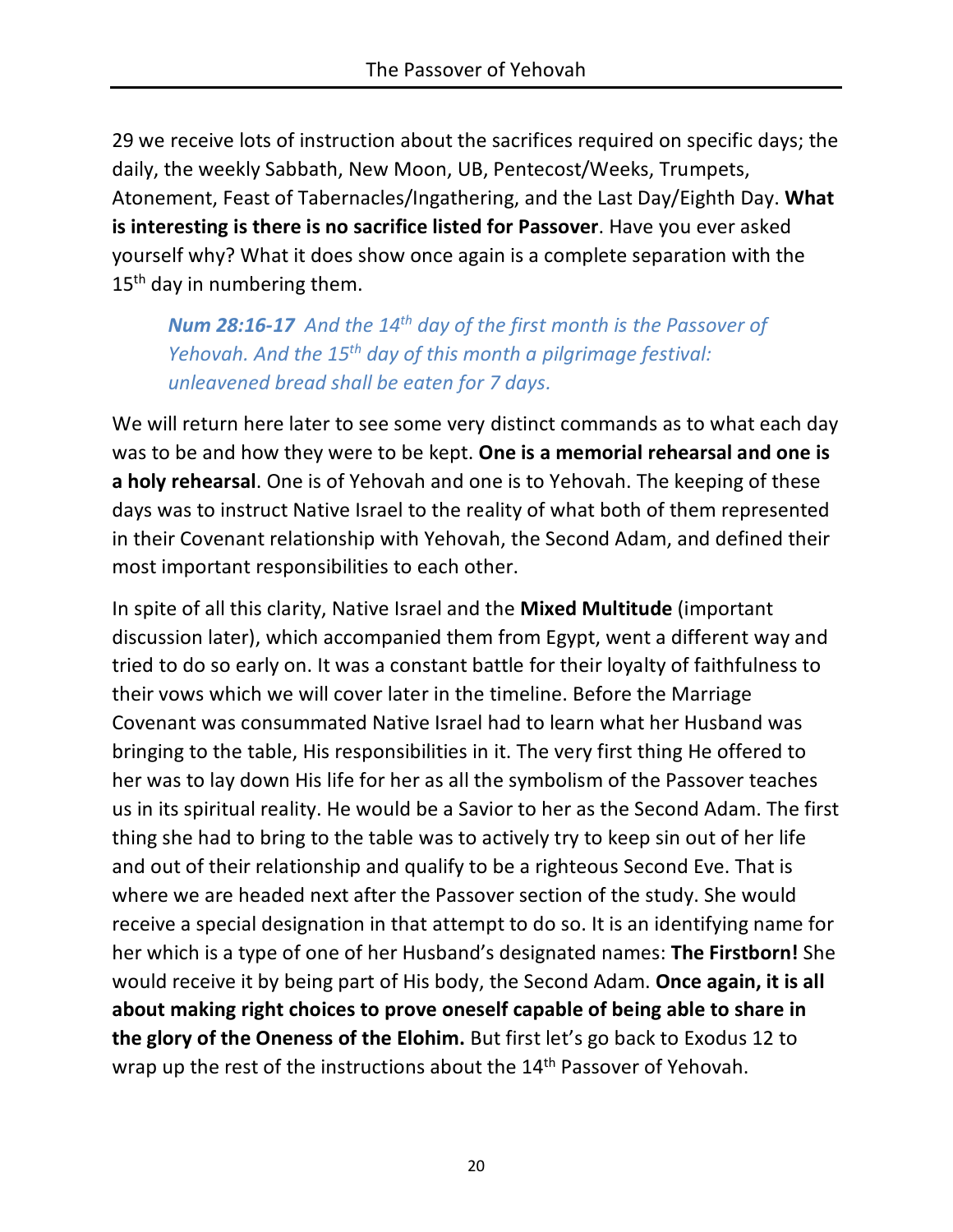#### **The Lamb's Blood is For the Firstborn in Both Covenants**

*Exo 12:7 And they shall take from the blood, and put it on the two side doorposts and on the upper doorpost on the house in which you eat.*

It was to be eaten in the house of a father's family. The house had only one entrance unlike ours today. The blood was placed on the wooden supports (which strengthens the entrance, to keep it open) prior to the family members entering to prepare and eat the lamb and Passover meal. All had to walk through the blood-soaked entrance to the father's house in order to participate in the functions of that night because all had sinned. This is all symbolic of the reality to come to Father's household. But we will see it was not shed for all at that time, nor is it for all in our time.

*Mat 26:28 For this is My blood of the New Covenant, and is being poured out with respect to many, for forgiveness of sins.*

Mark 14:24 says the same thing. Luke 22:20 narrows it down even more and specifically says for "you."

*John 10:9 I am the door! If anyone enters through Me, he will be saved! And will be* (allowed, capable to) *go in, and to go out, and will find* (good) *pasture.* (This is complete access for the veil has been removed for us. We have access to the reality of the Holy of Holies!)

The Plan has the blood applied at different times during the timeline as we will see. First things first. The door is our Savior/Husband, **for He is the only entrance to Father's household**. No one can enter in any other way. He is the Creator we know as The Word/Yehovah/Shadday El, and many more designation names.

*Exo 12:8-10 And they shall eat the flesh in this night, roasted with fire, and they shall eat it with unleavened bread and bitterness. Do not eat it raw* (with the blood in it, or in any way boiled in water, the flesh pot) *but roasted with fire; its head with its legs* (intact for no bone could be broken) *and with the inward parts* (the legally edible clean parts)*. And you shall not leave any of it until morning. And you*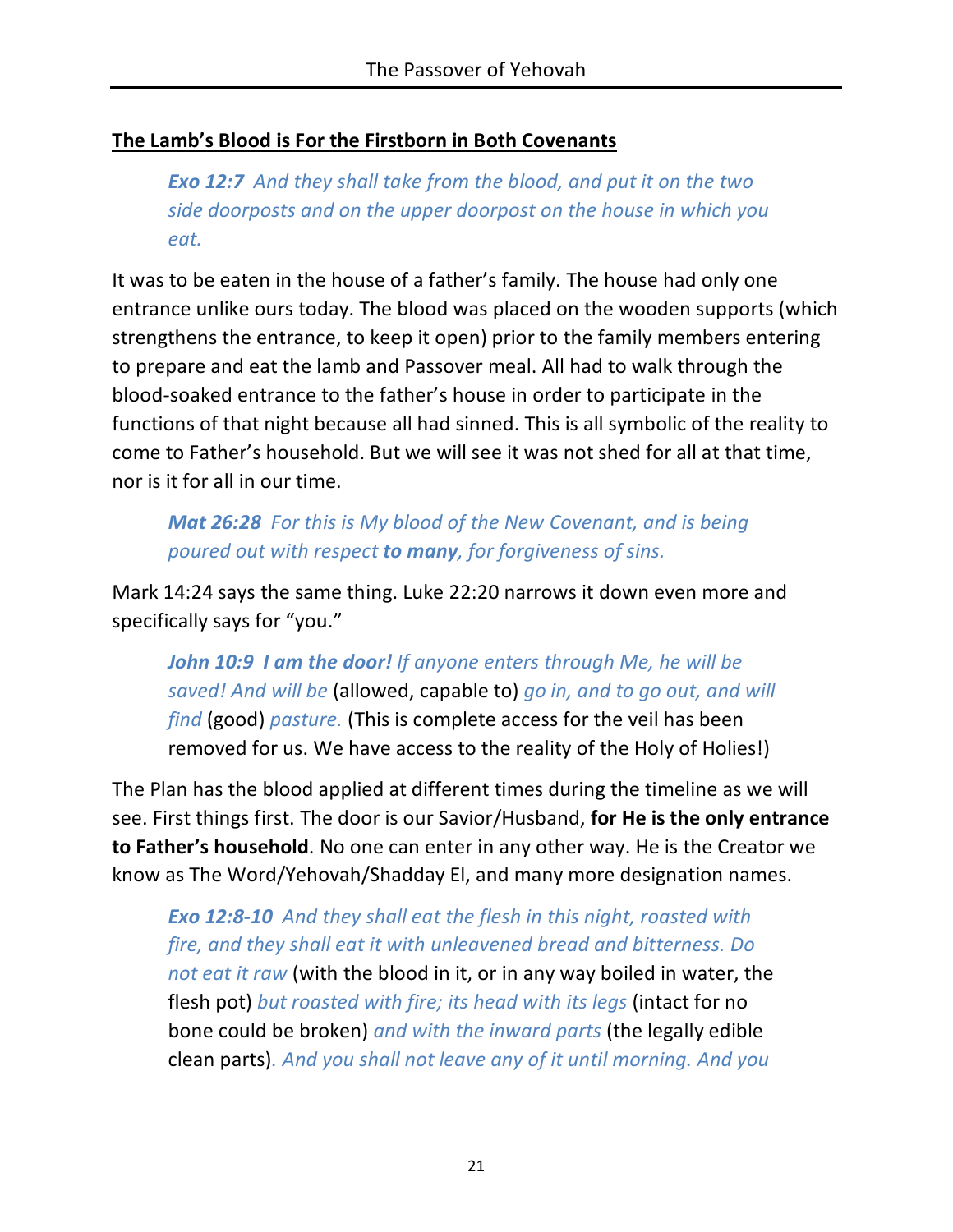*shall burn with fire that which is left from it until morning.* (the inedible parts)

The flesh was to be consumed in its entirety, completely internalized in the night, the dark portion, which is the first part of the  $14<sup>th</sup>$  of the month of Abib. Only the skeletal frame, head, etc. would be left to burn in the morning at the end of the night period. The lamb would have simply been bled out by a small cut or nipping of its carotid artery in the neck and the blood caught in a bowl for use on the doorposts. It would then be skinned, gutted and dressed, and washed. No bones could be broken or separated.

*Exo 12:46 It shall be eaten in one house* (symbolic of Father's Household). *You shall not carry any of the flesh outside from the house. And you shall not break a bone in it.*

*Num 9:12 They shall leave none of it until morning, nor break a bone of it.*

*John 19:31-37 Then since it was preparation day* (for the first of the annual meqra, rehearsals which are classified as Holy with no work, it was a Shabbaton a festival day. In John 13:29-30 we are instructed that some of the disciples thought Judas was leaving the Passover supper after dark to buy what they would require for the festival day upcoming on the 15<sup>th</sup>. Money could not be exchanged on it so thus the reasoning. The Greek word used by John here is #4521 Sabbaton and it has a fascinating linguistic story behind it with it being a transliteration of an Aramaic word which means "to cease, desist" and can be spelled Sabbata. It does not come from the Hebrew language. Some mistakenly try to say this word is only referencing the Sabbath of the Hebrew language to fit into an erroneous doctrine that Christ died on a Friday. The language rejects their premise as does the chronology of events coming out of Egypt which are repeated in perfect harmony of those during the week of His death as we will see later.) *that the bodies not remain on the cross on the Sabbaton* (first holy day of Unleavened Bread) *for great was the day of that Sabbaton,* (why was it called great to the Jews of Judaism?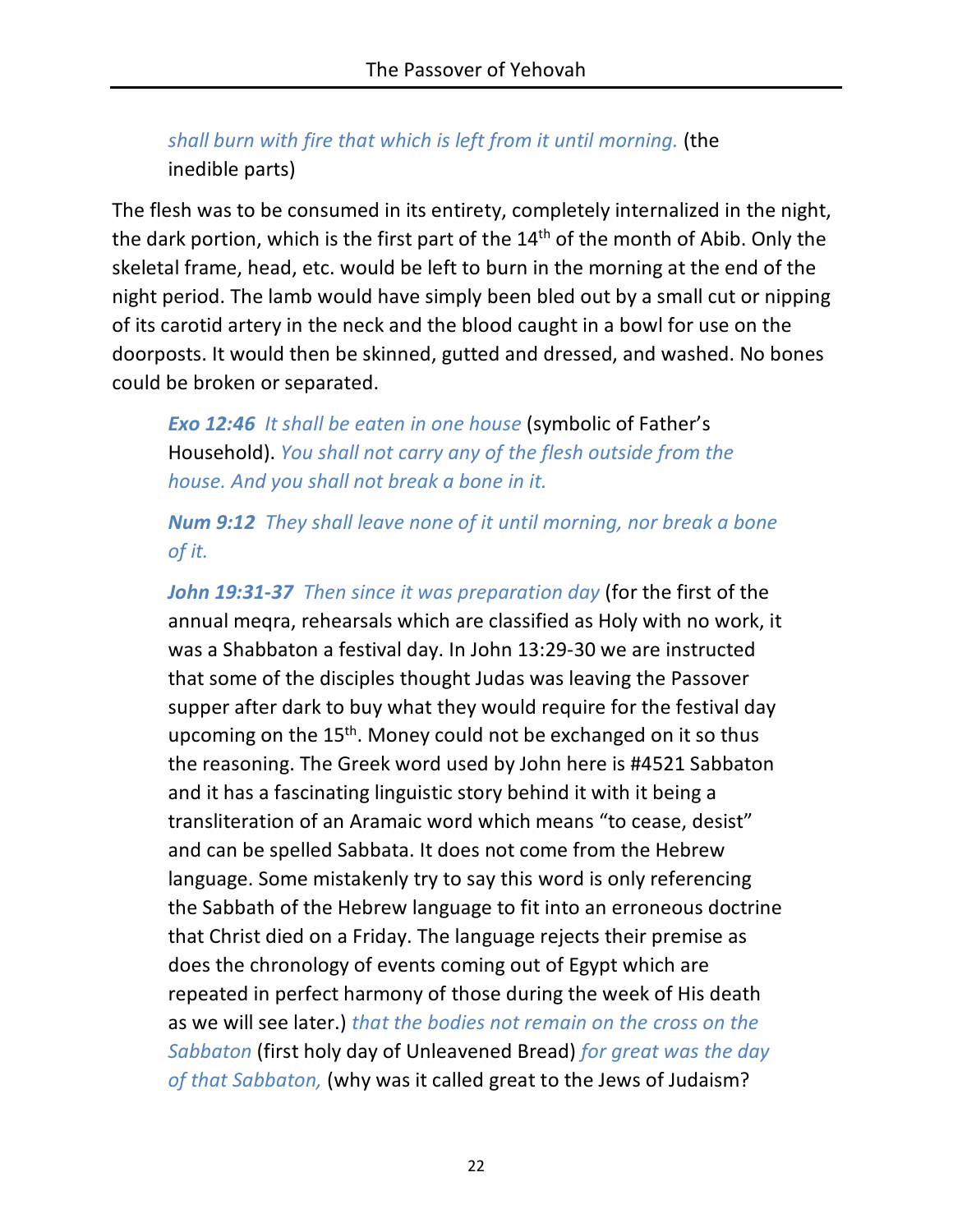Because they had combined their passover with the First Day of UB on the 15<sup>th</sup> of Abib and thus in the twisted minds of the muckity mucks of Judaism, it was great.) *the Jews asked Pilate that their legs might be broken.* (Here we have the true nature of these heartless and cruel bastards [devil is their father] coming front and center. They wanted to hurry up their death by suffocation, for when the legs were broken the upper body would collapse on itself restricting the airways. These self-righteous bastards were willing participants in being used by their father the devil to attempt to change the prophecies about how Christ would die; by the shedding of His blood as the Lamb of Father's household). *Then the soldiers came and broke the legs of the first, and of the other crucified with him. But on coming to Jesus, when they saw He was dead, they did not break His legs. But one of the soldiers had pierced His side with a lance*  (previously so He could bleed out as to the command) *and at once blood and water came out* (because he thrusted up under the ribs into the lung and heart area) *And the one seeing* (John) *has borne witness, and his witness is true; and that one knows and speaks truly*  (as opposed to others at the time of his gospel writing)*, that you may believe. For these things happened that the Scripture might be fulfilled, not a bone of Him shall be broken. And again, a different scripture says, they shall look at Him whom they have pierced.*

Our Savior/Husband/Passover Lamb of Father's household, was and is the fulfillment of the Passover laws and commands of the 14<sup>th</sup> of Abib, the Passover of Yehovah. It was not, and is not, the passover of the Jews of Judaism. He will always keep His designation in the Household of Father. Just one of the future examples is when He returns for His Bride on Pentecost/Feast of Weeks. That is what He has been to her, to the 144,000 who is the Second Eve. She has completely internalized Him, each and every member of His body.

*Rev 6:16 And they said to the mountains and the rocks, fall on us and hide us from the face of the One sitting on the throne and from the wrath of the Lamb!*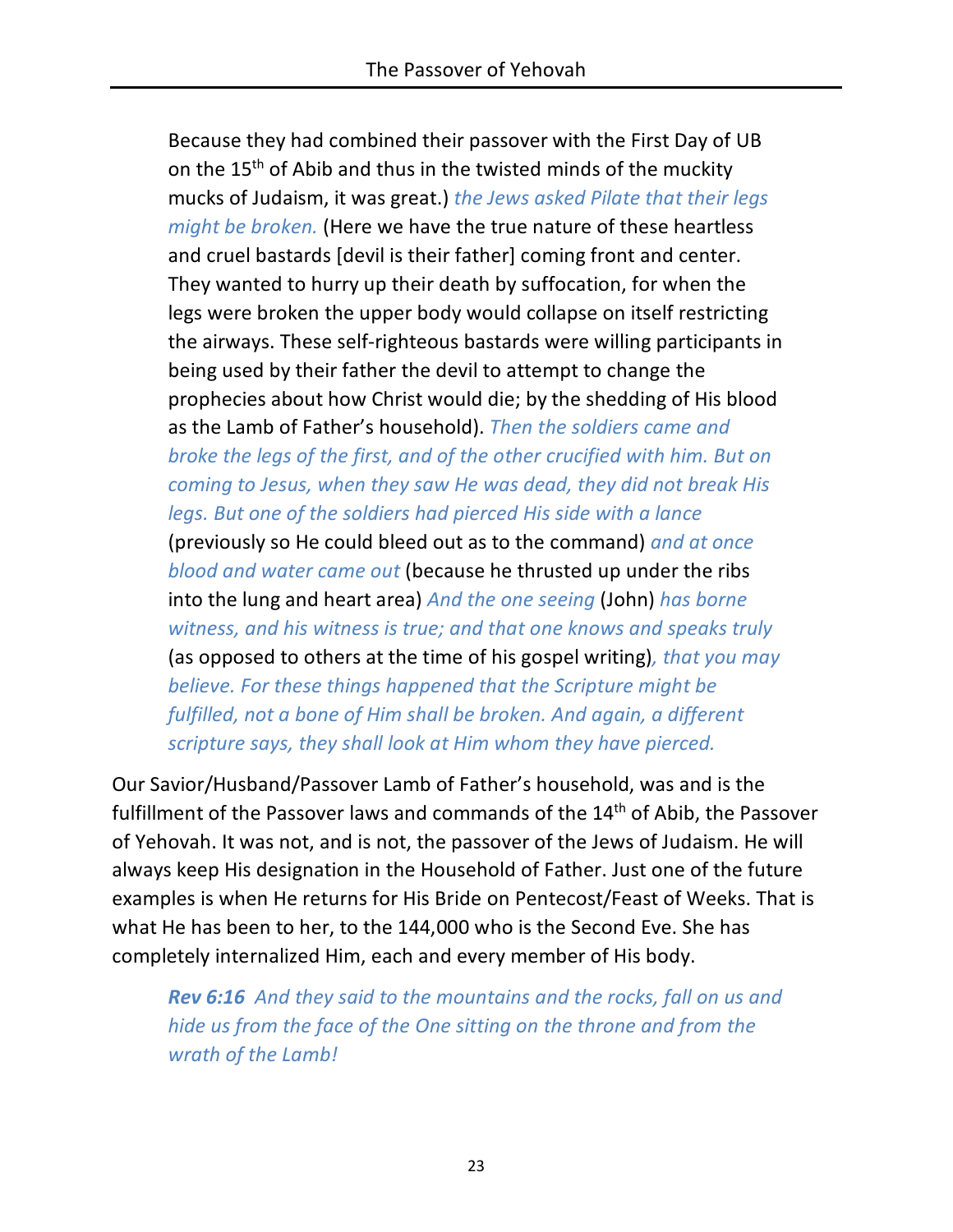*Rev 17:14 These will make war with the Lamb, and the Lamb will overcome them, because He is Lord of lords and King of kings, and the ones with Him are the called, chosen* (elect)*, and faithful ones.*

There is a lot to say about this great event in the timeline, which we will cover later as we move through the annual rehearsals of the realities to come. Before we move onto the 15<sup>th</sup> day of the Month of Abib and Unleavened Bread, let's address several more commands of this first Passover meal. Unleavened Bread was also to be consumed with the meal. This represents the sin free broken body of the Lamb of Father's household. It is one of the symbols of our Second Marriage Covenant Passover with the other being the wine, which represents His shed blood. We internalize both of them as discussed earlier; first the bread, and then the wine as Paul clearly and explicitly states to us, as well as by examples elsewhere.

We have mentioned earlier it was against the Passover lamb command to have a beaten lamb qualify for the Passover. **It was to be without blemish, the physical representation of a spiritual reality**. The irony of all this, and once again the mocking by the Elohim, is that the Jews actually beat and blemished the body of their spiritual sacrifice in rejecting Christ as such. That rejection in Judaism has continued to this day. The leaders of Judaism at the time of their illegal trial and conviction of Christ were so arrogant they screamed out, *"And answering, all the people said, His blood be on us and on our children." (Matt 27:25)* These arrogant fools were not talking about the blood of His forgiveness being shed, but boastfully claiming the responsibility for His execution. To this day, Judaism still does not equate this with the constant assault on its followers. Be careful what you boastfully cry out for.

Our Savior's body was beaten badly, but His heart was still pure and faithful to His creation through it all. That is the spiritual equivalent for the "**being without blemish**" requirement. He had to take the beating prior to His death for Him to also qualify as our Wavesheaf offering. All the grain is beaten/shaken out of the head for it to be ground into flour. He certainly could not have taken that aspect of the process on after He was dead. More on that later. Judaism is devoid of this understanding, and there will be a great awakening to it all in a resurrection and for some prior to that. They will have a chance to repent and do it all over again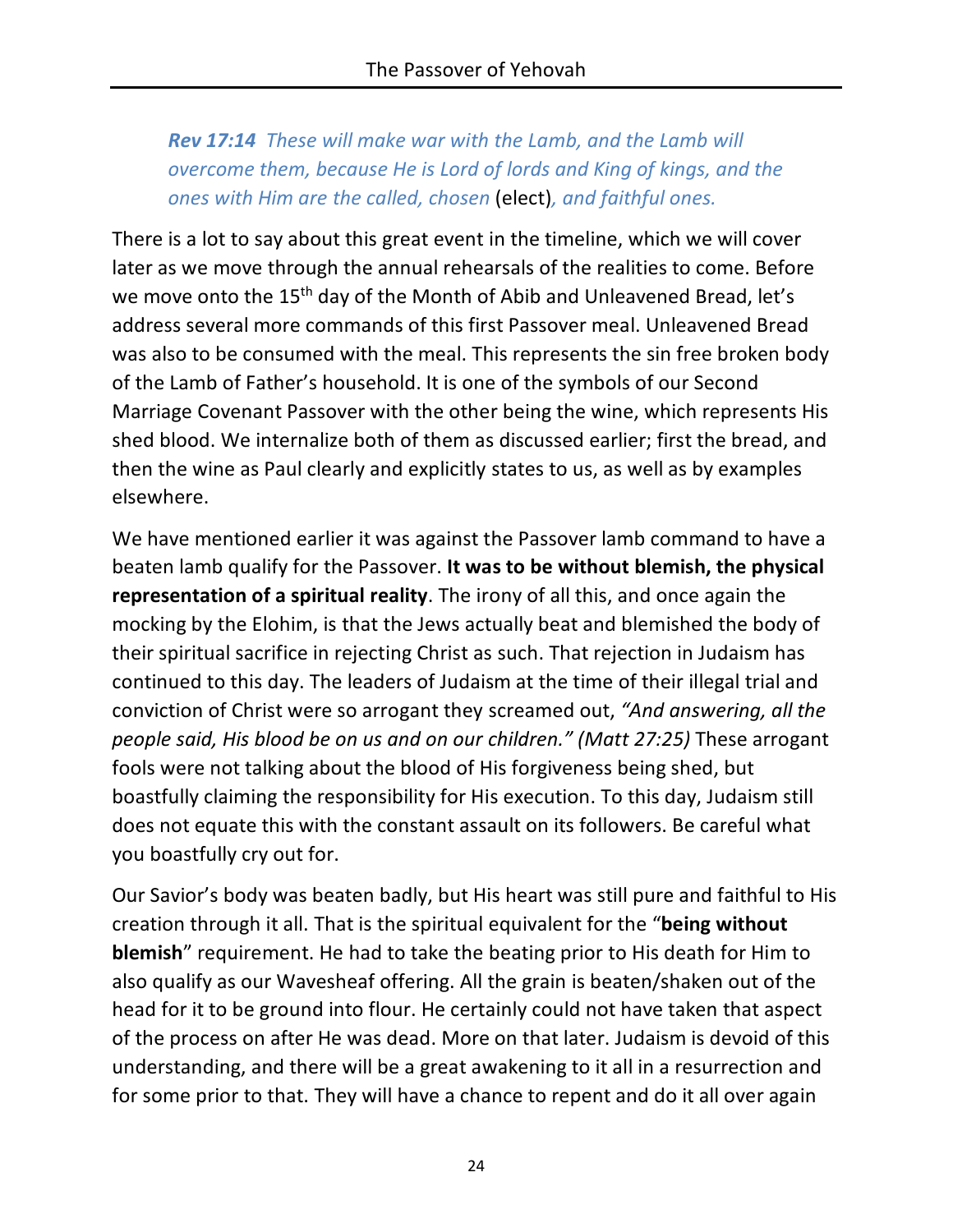during the Millennium, which we will discuss at length much later in the study of the Plan of Salvation.

Thus, we can see how they were to eat the Passover meal with bitterness. Of course, they have replaced this with their tradition of eating a bitter herb with their Seder meal to negate its reality. The Hebrew here has no reference to an herb. Just one more prophesy to be fulfilled as related to the Passover of Yehovah.

*Exo 12:22* instructs us that none in the house were to go out until sunrise *"…And you shall not go out, anyone, from the door of his house until morning."*

Why? Because the blood on the door protected all the **firstborn** inside, who had passed through and under the blood of the Passover lamb at the entrance to the house from the death angel. **Every single function of the Passover of Yehovah takes place after sunset on the 14th and before sunrise the same day**.

Now another verse that sends some folks into the loony land of reasons for it. Verse 11

*Exo 12:11 And you shall eat it this way: with your loins girded, your sandals on your feet, and your staff in your hand. And you shall eat it in haste. It is the Passover of Yehovah.*

Why? Because at sunrise they had to make the journey to Ramses from all their spread-out locations in Goshen. They were fleeing from Egypt, from the source of their sins. All the pagan practices were to be left behind them as was the ruler of them. Pharaoh is a type of Satan and Egypt a type of his kingdom full of foul things. Just like Pharaoh, Satan will not be distracted for very long after our baptism and being forgiven our sins. He does not want us to make it to our first Passover following that, so we must be constantly on guard, keeping a constant vigil and that is exactly what happens on the night of the 15<sup>th</sup> of Abib. Exodus 12:42 which will be covered later.

**Exo 12:12** And I will pass through the land of Egypt in this night (the 14th of Abib)*. And I will smite every firstborn in the land of Egypt, from man to livestock. And I will execute judgment on all the elohim of Egypt. I am Yehovah.*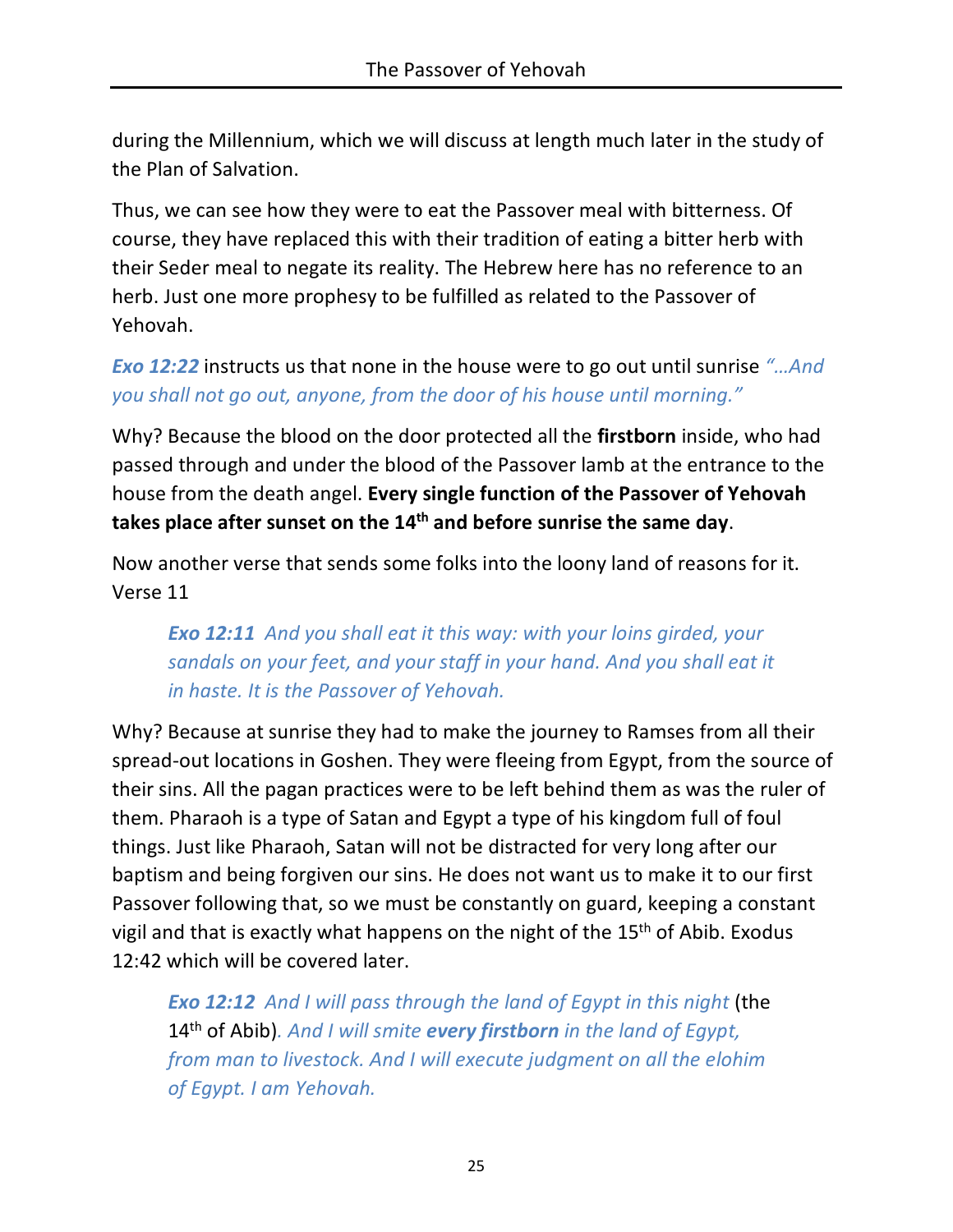This is a very important precedent and principle being set here. **The blood of the lamb was being used to only protect the firstborn at that time**. Not everyone in the house was subject to death that night, only the firstborn. Please take this in deeply. Chew on it over and over again as an attentive sheep. **Every single person was still required to be in the house and fulfill all the requirements of the Passover**. At this point in the timeline, our primary focus is on the **firstborn**. We should all understand that our Savior is the Firstborn of Father. We have explained this earlier but will do so again briefly. We understand that The Word/Christ created all that was created. However, when He divested Himself of all His glory and placed it with Father; the other Elohim Being we know as Father took over The Word responsibilities until He, Christ, fulfilled the work in the flesh. The very first act He did was to impregnate Mary with the essence of The Word; thus, **Jesus became His firstborn in creation and His only begotten.**

*John 1:14 And The Word became flesh, and tabernacled among us. And we beheld His glory, glory as of an only begotten from Father, full of favor, acceptance, and truth.*

As such, He inherits the titles we have covered in an earlier chapter. The pattern of the firstborn as applied to the Bride begins right here on Passover night. It will not come to its reality until later in the Plan. Hebrews the 12<sup>th</sup> chapter instructs us about the spiritual equivalent of the physical events of the Day of Pentecost also known as Feast of Weeks and tells us the following in verse 23:

*Heb 12:23 And to the festival gathering/assembly, the church of the firstborn in Heaven, and to the God, the judge of all; and to spirits of just ones who have been perfected.*

Yes, there will be a resurrection of the Bride, the 144,000 on a future date who have been perfected. She will consist of members of both Marriage Covenants who have made themselves ready as we will see in the scriptures addressing that part of the timeline.

**Our Savior was the only Begotten of Father as well as the Firstborn from physical death to spiritual life.** Two very significant titles, which we will follow through the various segments of the Plan.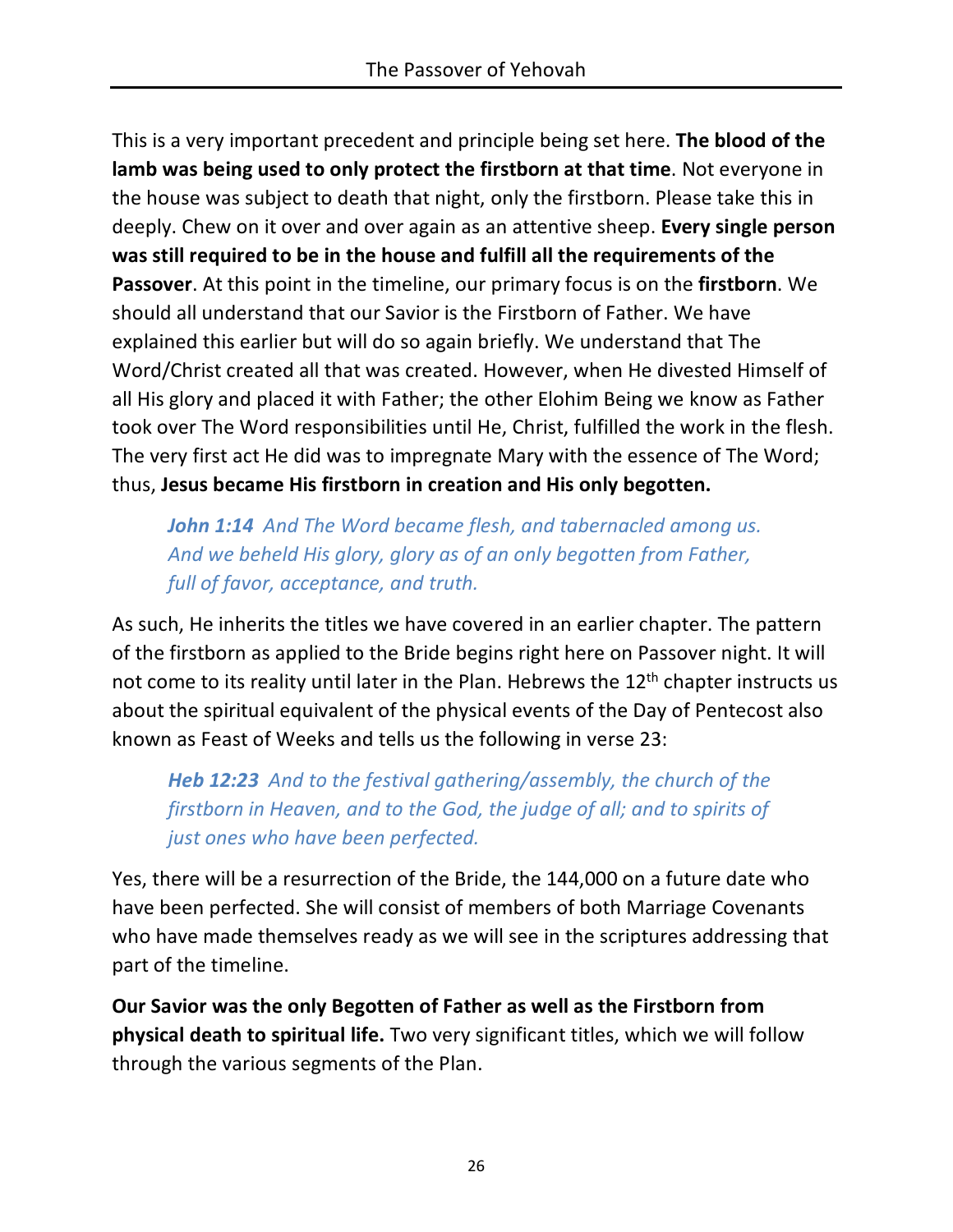*Col 1:18 And He is the Head of the body, the church; who is the Beginning, the Firstborn from the dead, that He be pre-eminent in all things.*

*Rom 8:29 Because who He foreknew, He also predestined to be conformed to the image of His Son, for Him to be the firstborn among many brothers.*

Once again brethren, just a brief repeat of scriptures at this time to bring to attention the importance of the designation of firstborn. Here at Passover, some in Native Israel were set aside for a very special function, which they had no clue of. They only knew they were the ones to get killed if the blood was not on the doorpost, and no doubt there was great concern by them for the firstborn's safety as there should be. We will see this pattern of the firstborn expand as a **primary**  teaching on the 15<sup>th</sup> day. Back to Exodus.

*Exo 12:13-14 And the blood shall be a sign on you, on the houses where you are. And I will see the blood, and I will pass over you. And the plague shall not be on you to destroy, when I smite in the land of Egypt. And the day shall be a memorial for you* (a bringing to memory)*. And you shall celebrate it as a pilgrimage feast for Yehovah, for your generations. You shall celebrate it as a law forever.*  (in your generations)

**The game changing contingency has been set!** The Creator of all that is made has followed through with one of the contingencies that had been considered before the world was made. He would lay down His life for His betrothed and thus for His creation. If you remember earlier, this was also an example to the angels which had sinned following the example set by Satan. Now, we move the focus to the responsibilities of the Bride. Would she be faithful to Him?

In retrospect it would be prudent for us to briefly address at this time the "others" in the household, those who were not numbered among the firstborn ranks. We will be discussing this broad category later in the timeline more extensively. It has its own pattern. They were not covered by the blood of the lamb for they were not under a death sentence at that time. But they were numbered in a father's household for consuming it. The Pilgrimage Festival of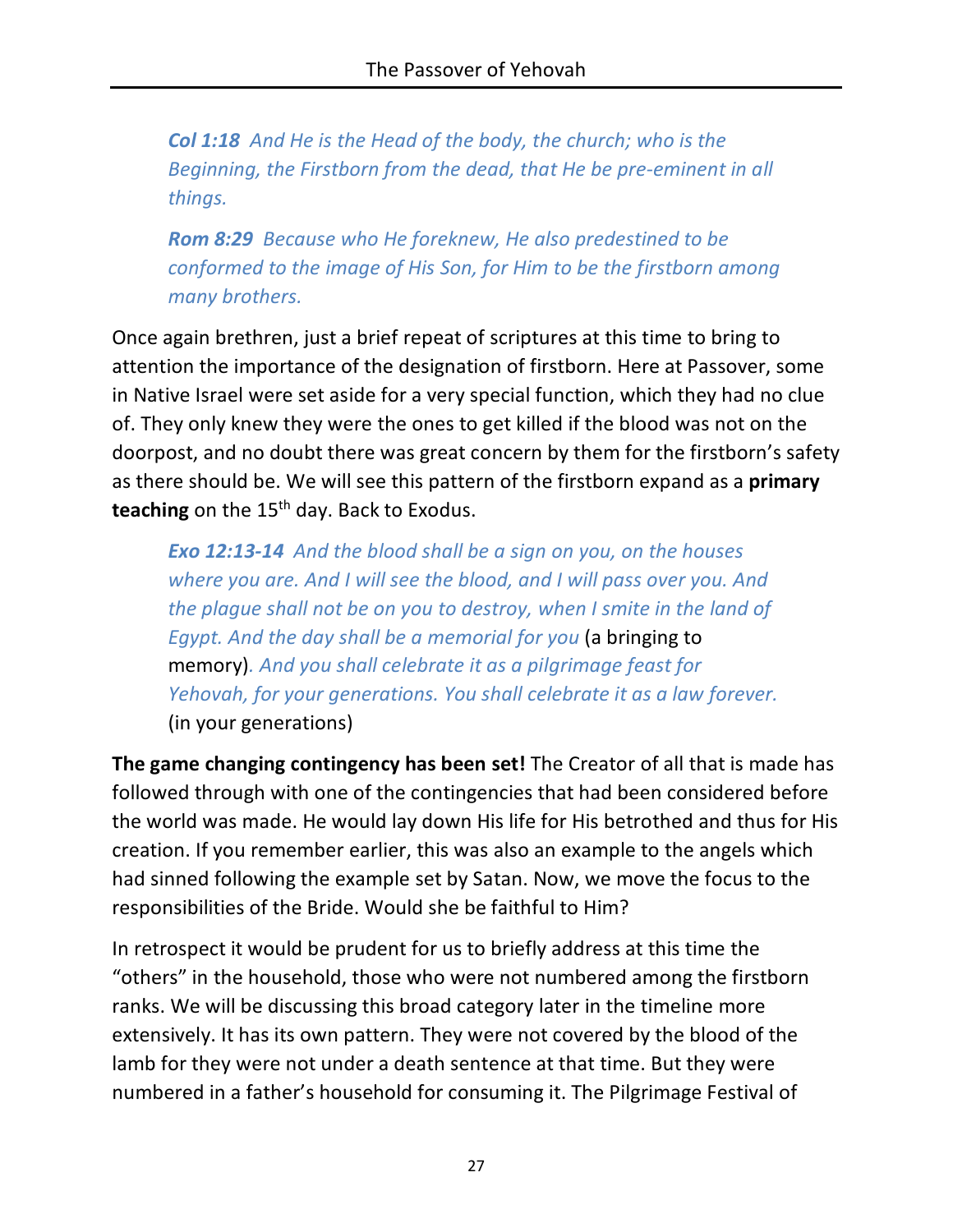Unleavened Bread is all about the firstborn pattern and principles of Father's spiritual household to be. **Those who are not included in the Firstborn will be a part of that same household but MAY occupy a different function in it at a later date in the Plan of Salvation.** It all starts with the Lamb of Passover, which in its reality will be the Firstborn of Father's creation. He will become One with His betrothed and she will inherit that same designation in the family with all its benefits and responsibilities.

By the time we get to Moses writing in Deuteronomy 16 about the sequence of the Passover, UB, and Pentecost/Weeks, we find an addition to the observance of the Passover blood sacrifice.

*Deuteronomy 16:2 And you shall sacrifice to Yehovah your Elohim of the flock* (#6029)*, and from the herd* (#1241) *in the place which He shall choose to cause His name to dwell in.*

This absolutely stumps some learned people. They don't have a clue why it is added here to Passover sacrifices especially with the language making it a command to do so. What some of them do in their denial of the truth is, attempt to state flock and herd here are just talking about sheep or goats. This is a really stupid approach to disproving the word of God/Elohim. The scriptures clearly tell us they are talking about flocks of sheep and goats, and herd animals as in oxen/bull. The scriptures are replete with examples of the correct use of both Hebrew words.

So why now at that time do we see oxen/bulls included in the Passover sacrifice on the 14th of Abib? The answer is simple and is pointing to a **future reality. The blood of the bull is being used temporarily to "cover" the rest of the household who are not qualifying to be of the firstborn**. That is a Biblical fact. The lambs blood only "covered" the firstborn yet the others were still part of the family who have to enter through the only door to Father's household. Not all will be of the firstborn, there will be other children in Father's household who were not and are not, any longer numbered as such. Everything and everyone in their own time. **Not all children will be of Father. There will be children from the union of the Second Adam and Second Eve**. The family will grow after the commanded pattern to be fruitful and multiply.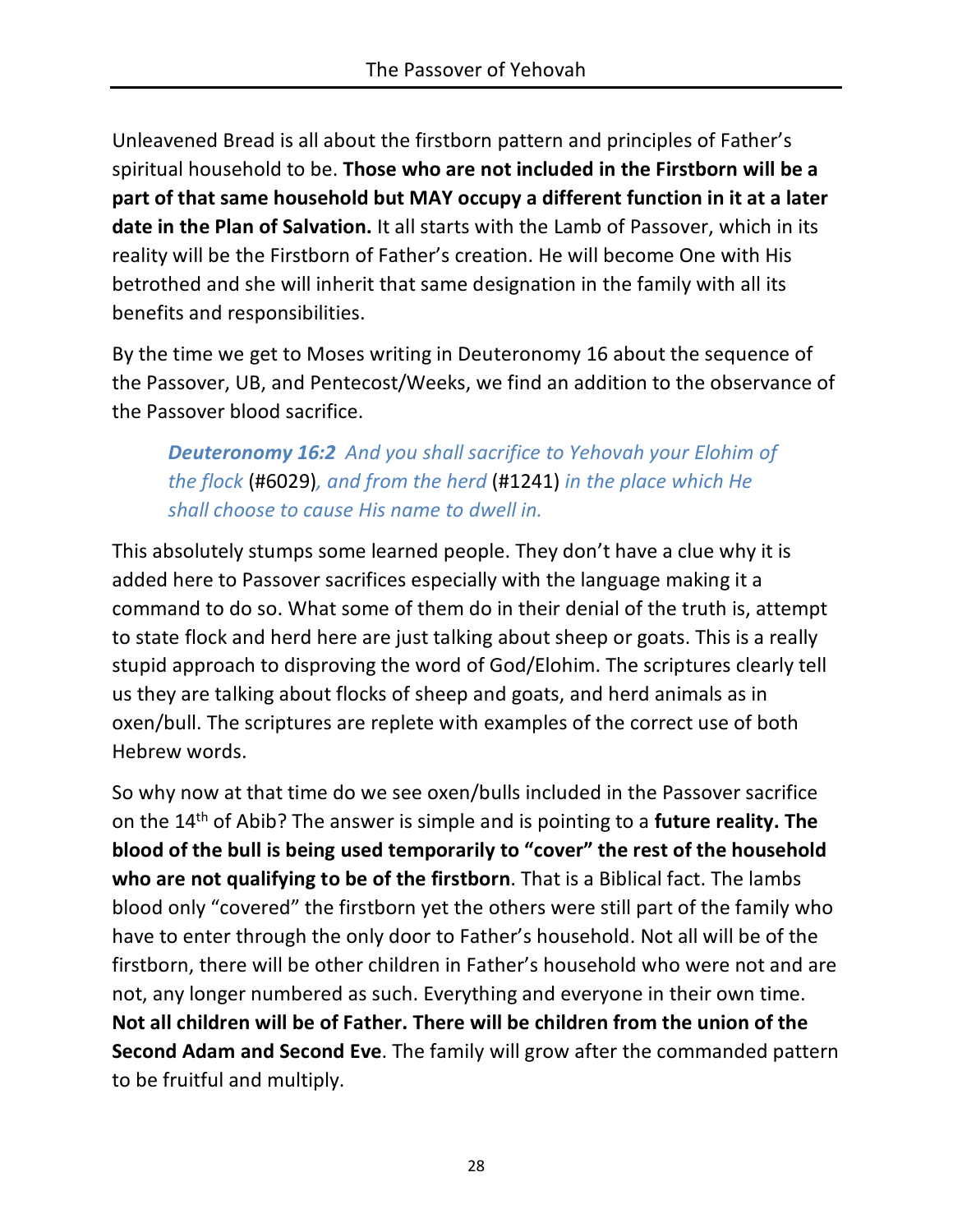When confronted with this denial, we simply move through the scriptural timeline covering the Millennial Rule after Christ's/Messiah's return when the vast majority of Native Israelites will have the opportunity to do it all over again the right way. **There will no longer be a need for a lamb sacrifice on Passover for the reality of it has already taken place in the timeline**. By the time we get to the reality depicted by the Feast of Tabernacles, lots of things have changed as to the annual rehearsals. It all starts with the first day of the month of Abib, but for now we will just focus on Passover at that time.

*Eze 45:21-22 In the first month, in the fourteenth day of the month, shall be the Passover to you, and* (then) *a feast of seven days in which unleavened bread is eaten. And the prince shall prepare on that day*  (Passover) *for himself and for the people of the land, a bull for a sin offering.*

The following verses 23-24 address the offerings of the 7-days following it. **No lamb sacrifices during Passover kept in the Millennium!** Its reality and purpose were fulfilled by that time in the sequence of the timeline. We will discuss this at length later.

We will cover all the changes to the Feasts of Yehovah, the annual rehearsals of the Marriage Covenant with their terms and conditions, and to those of the rest of the household as we get to each in this study. Examining all the ones which will no longer be kept, and which are changed as to sacrifices and content, is a study few have done. The key to it all is the patterned understanding of the reality of each rehearsal in its sequential order in fulfilling and completing the Plan of Salvation for Father's household before **another** Plan for the totality of creation is commenced.

The last remaining apostle (one sent forth) by Christ/Messiah was John. We established earlier in the study the importance his writings have had on the correction of error which had entered into the churches, as well as opening understandings of patterns of truth to us. We will cover his sequential instruction of each of the remaining realities to take place in the Plan. He lists them in Revelation chapters 19-20. However, they do not start until Pentecost/Feast of Weeks so we will pick them up at that time.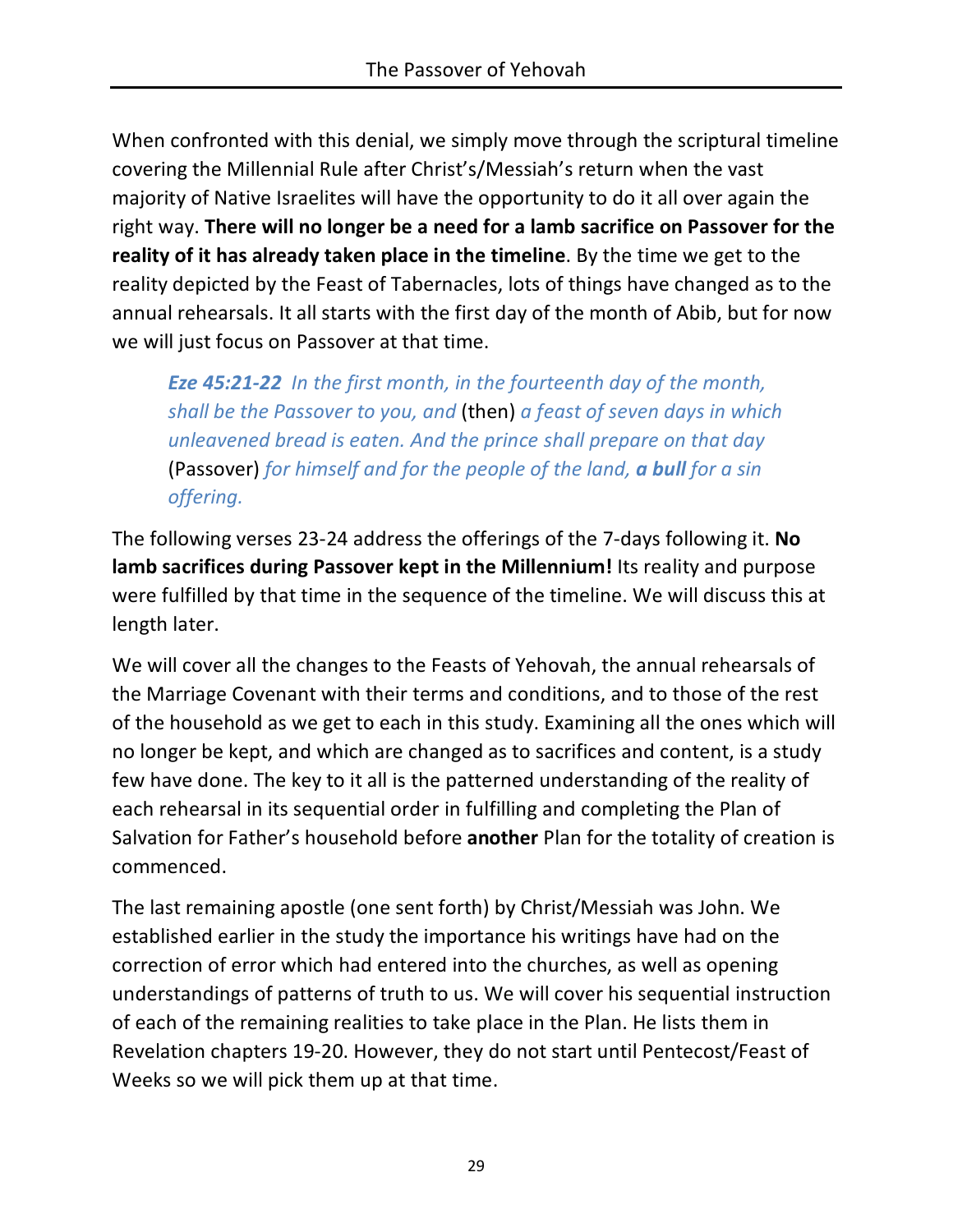While we are here in Deuteronomy 16 speaking about Passover, let's address a corruption of translation which is used often by proponents of Judaism to claim the Passover is on the 15<sup>th</sup>. As in them all, it is easily proven to be an error. Verse 4 is the scripture in which they use an erroneous application of the word Ri'shon at the forefront of their claim.

*Deuteronomy 16:4 And thus, shall be no leaven seen with you in your borders seven days; nor shall any of the flesh which you sacrificed the first* (very bad translated application of the word in this context) *day at evening remain all night until morning.*

The highlighted word here as mentioned is, Ri'shon. Its primary uses in English translations are: former, first, chief. The Jews of Judaism and the dumbed down little "c" Christian translators insert it as "first" here to suggest it is talking about the first day of the seven days of UB and the false passover or as John puts it: "the passover of the Jews" of Judaism, on the 15<sup>th</sup> of Abib. Simply translate it correctly in context using the word "former" and it fits all the patterns in scripture as to the 14<sup>th</sup> Passover of Yehovah. It should read:

*Deuteronomy 16:4 And thus, shall be no leaven seen with you in your borders seven days; nor shall any of the flesh which you sacrificed the former day at evening* (#6153 ereb; between sunset and dark of night) *remain all night until morning.*

This conveys the perfect truth about the 14<sup>th</sup> Passover of Yehovah and not the erroneous teachings of the Jews of Judaism. It does not take a lot of effort to witness to and unfold the deceptive efforts of those who would try to deceive us. We may include a section on the way the Masorites were used by the overlords of Judaism to remove specific words and change others in context to deny the activities of Christ/Messiah in the scriptures. It is through our Savior/Husband's efforts in us that we are able to receive the truth once delivered. It is all about being a diligent worker using the tools at our disposal to mine for the truth, those truths Paul often refers to as the "Mysteries of God."

*2 Tim 2:15 Earnestly study to show yourself approved to God, a workman unashamed, rightly dividing the Word of Truth.*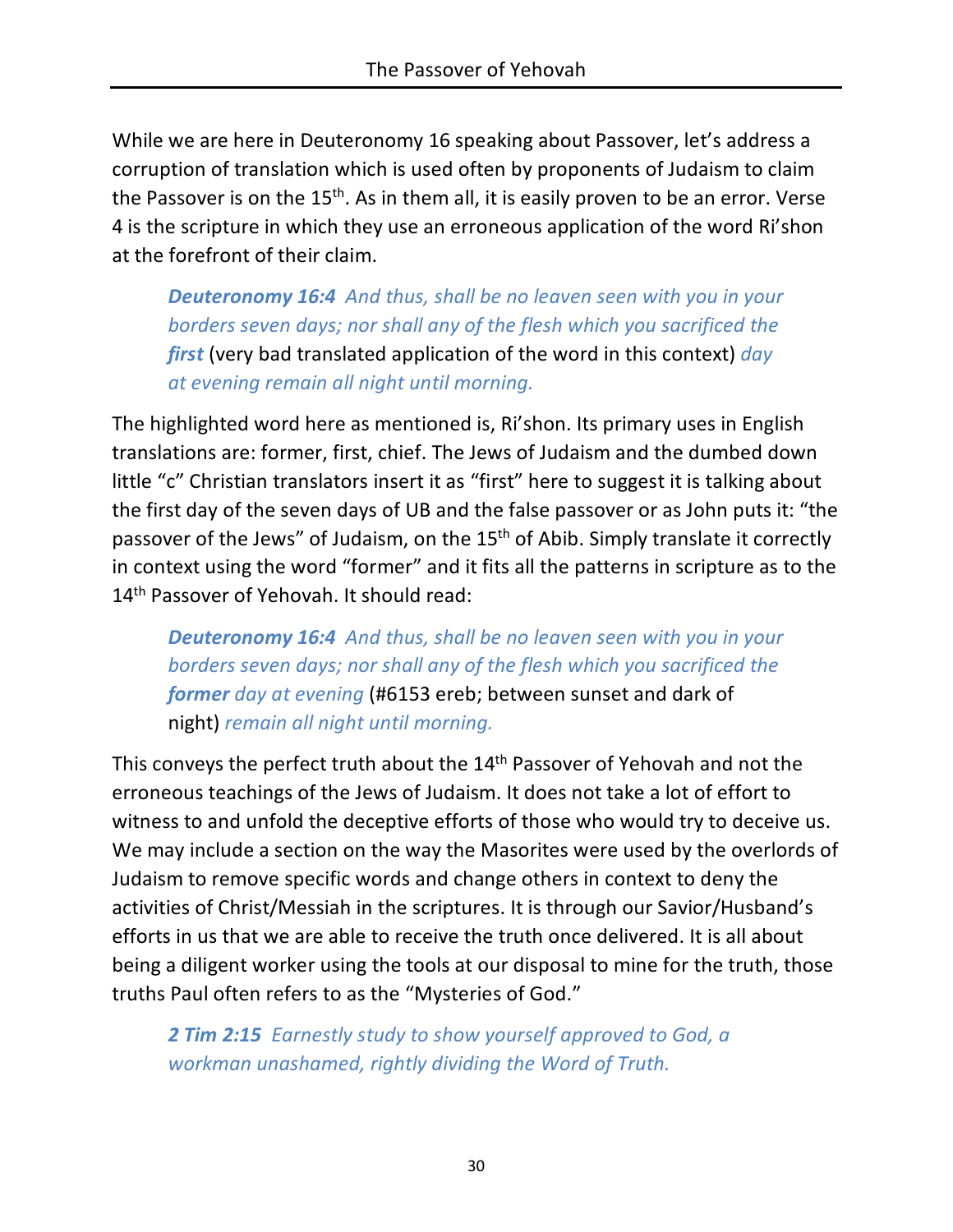As we transition into the Biblical truths of the 7 Days of Unleavened Bread and their representations in the timeline of the First Marriage Covenant participants in the Plan of Salvation, we need to briefly cover several more important issues which will affect both Marriage Covenants. Exodus 12:29-36 tells us about the carnage carried out after midnight on the 14<sup>th</sup> and then what rapidly took place after sunrise that morning. Many folks have this all upside down so we will address it briefly. Remember the Biblical description of how we are fed and nourished: "Here a little, there a little and line upon line, and precept upon precept."

*Exo 12:37-38 And the sons of Israel pulled up from Rameses to Succoth, the men being about six hundred thousand on foot, apart from the little ones. And also, a Mixed Multitude went up with them, and flocks and herds, very many livestock.*

Is this talking about the 14th or the 15th? **It is talking about the 15th as is clearly evidenced in scripture!**

*Num 33:3-5 And they pulled up stakes* (were camping in tents) *from Rameses in the first month on the fifteenth day if the first month. On the next day after the Passover* (the 14th) *the sons of Israel went out with a high hand before the Egyptians. And the Egyptians were burying those whom Yehovah had smitten among them, every firstborn, and Yehovah had executed judgment on their elohim. And the sons of Israel pulled up from Rameses and camped in Succoth.*

This is a defining statement of fact that they were already in Rameses at the start of the 15<sup>th</sup> of Abib. We are going to see that this was a very long night for they did not get much rest on it. But long enough to cook their unleavened bread and refresh a bit. They then arose in the NIGHT of the 15<sup>th</sup> and headed to Succoth. How do we know that for a fact?

*Deuteronomy 16:1 Guard the month of Abib and keep the Passover of Yehovah your Elohim. For in the month of Abib Yehovah your Elohim brought you out of Egypt by NIGHT!*

**We know for a fact they could not do this on the night of the Passover because of the rules and commands of it.**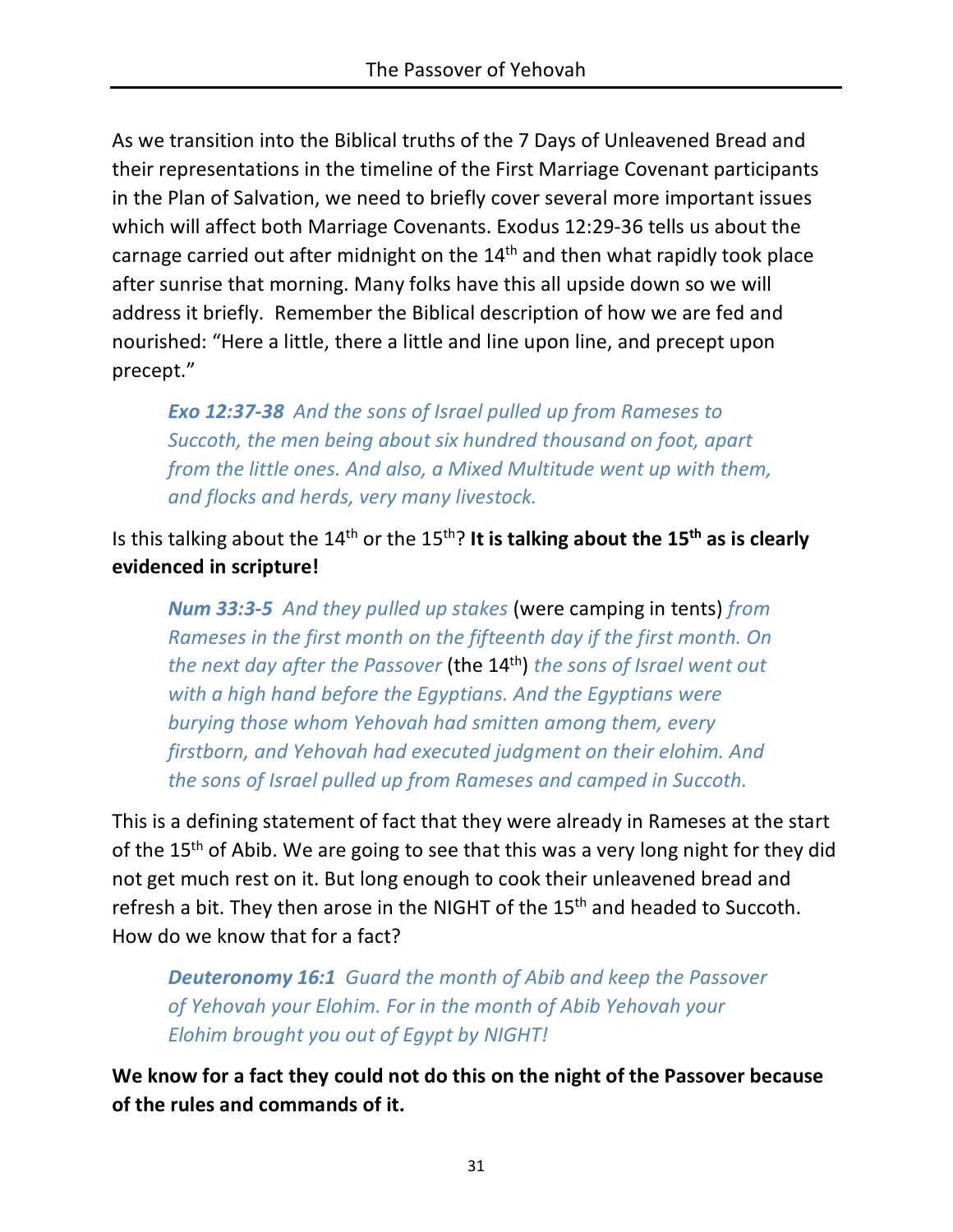*Exodus 12:22 And you shall take a bunch of hyssop* (used for cleaning the body) *dip it in the blood that is in the basin, and strike the lintel and the two doorposts with the blood* (also symbolic of the cross Christ died on) *that is in the basin. And none of you shall go out of the door of his house* (not tent) *until morning."* (The break of day)

Two plus two still equals four regardless of the magic arithmetic taught in schools today. Native Israel was forbidden to go outside the door during the night portion of the 14<sup>th</sup> of Abib, the Passover of Yehovah. We just read the scriptures and they instruct us that Israel left Rameses on the 15<sup>th</sup> day of the month of Abib by NIGHT. Thus, it could not have been on the 14<sup>th</sup> or Yehovah was breaking His own command. Judaism and the rest of the apostate keepers of a 15th Passover have not a leg to stand on in their delusional arguments as to their self-righteous appointed times which Yehovah tells us He hates.

The journey to Ramses took place on the daylight portion of the 14<sup>th</sup>. It all happened in haste, which they had already prepared for as they had been instructed by Moses and Aaron previously as we will clearly see if you have not come to grips already with the simple Biblical facts stated above. That hasty journey had to be made during the light portion of the  $14<sup>th</sup>$  because of a command imbedded in the night of the 15th which would be spent at Succoth which we will discuss at the start of the next chapter. Keep in mind, with about 600,000 men there would have easily been several million people when wives and children included in that count. Keep in mind Pharaoh put them in bondage because they had multiplied to such great numbers, he felt threatened by them.

To make this all work decently and in order, as is the way of the Elohim, they were allowed to sack the Egyptians of their wealth prior to the 14<sup>th</sup> Passover as Exodus 11:2-3 clearly instructs us. Everything had been readied and prepared for the haste of the trip to Rameses from their homes in Goshen, even down to them having their flocks and herds ready to go, and don't forget them eating the Passover with their traveling clothes on and walking staffs in hand. None of this is any mystery, yet some try to spin it into amazingly ignorant themes.

We will point out here that the **Mixed Multitude** which went up with them were comprised of all kinds of folks who were with them in Goshen as a result of their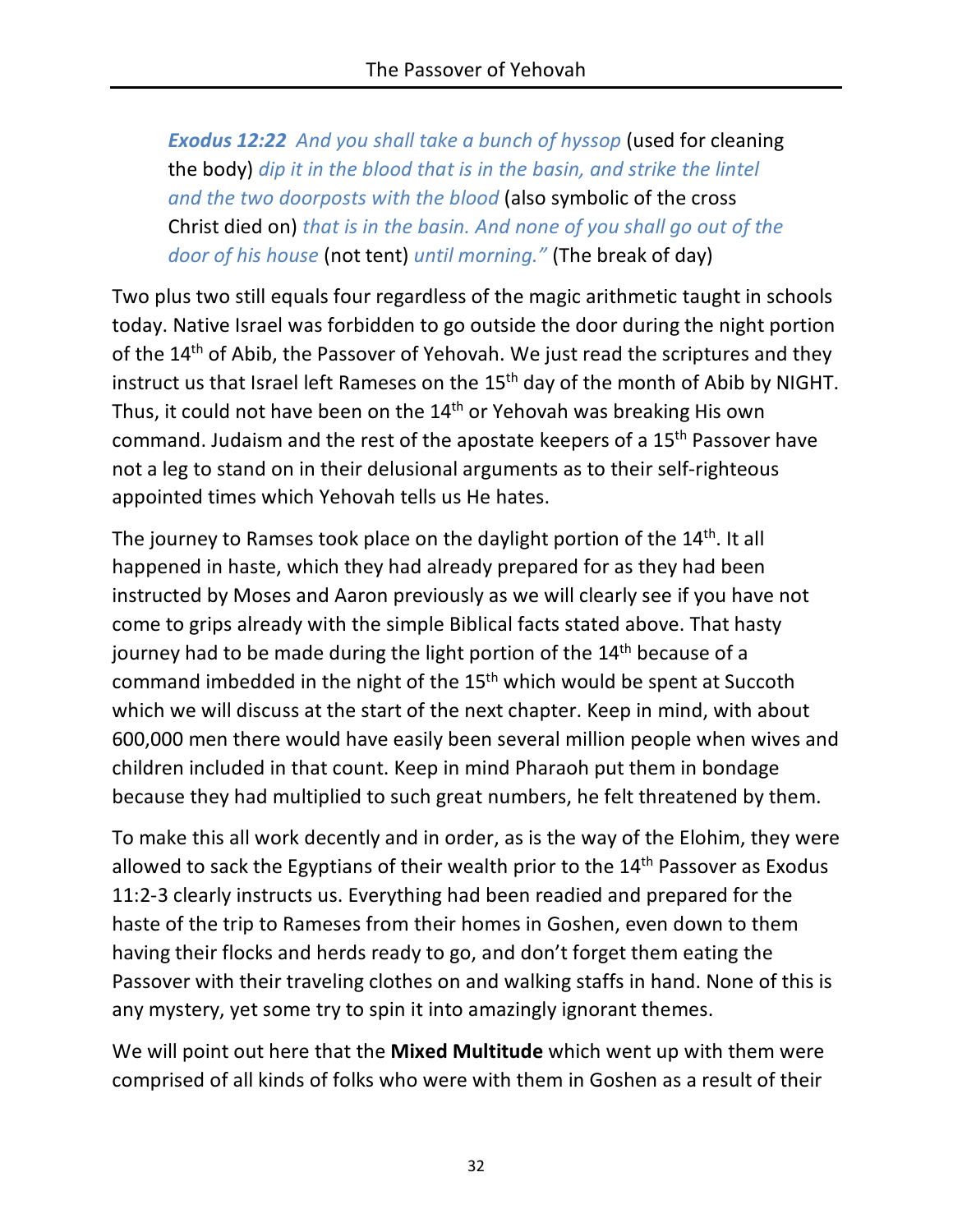apostate behavior. This mixed multitude is the equivalent to the Tares of the Second Marriage Covenant times. Both the First and Second Marriage Covenant participants have these thorns in their sides; to tempt them, to arouse reckless emotions, and to also lull them to sleep. We will be discussing them later in the timeline as most of them begin to manifest their poor character traits. Verses 50- 51 give us insight into how this organized massive movement of people took place.

*Exo 12:50-51 And all the sons of Israel did as Yehovah commanded Moses and Aaron. So, they did. And it happened on this day* (the 14th not the 15th as Judaism and all the dumbed down apologists of it profess because of verses 41-42, which we will lead off the study about the 15th day and the start of UB with)*, Yehovah brought out the sons of Israel from the land of Egypt by their armies* (#6635 TseBa'ah which describes a mass movement of people which is regulated and organized as in an army moving for a campaign.)

Native Israel's exit from their place of dwelling and suffrage in Egypt, was very orderly and planned out well for them to make the journey from Goshen to Rameses rapidly so they could conduct a very important function on the upcoming night portion of the 15<sup>th</sup> just as they had done with the Passover of Yehovah on the night portion of the 14<sup>th</sup> of Abib. Before they left Egypt, they received all that information on how to do so from Yehovah. Just like they had received the information about how to deal with the Mixed Multitude which accompanied them with some very specific rules and regulations about who could and could not participate in the Passover of Yehovah.

*Exo 12:43-49 And Yehovah said to Moses and Aaron, this is the ordinance of the Passover. No alien* (#5236 Nekar: a recognized and acknowledged heathen) *may eat of it. And every man's slave* (#5650 Ebed: a bond-slave)*, one purchased with silver, may eat of it after you circumcise him.* (The spiritual equivalent of us in this age being slaves of Christ having been purchased by Him and with the circumcision of our hearts)*. An alien* (#8453 Toshab: one accepted in as a resident sojourner for any number of reasons) *and a hired servant* (#7916 Sakiyr: a temporary worker who is paid wages) *may not eat of it!*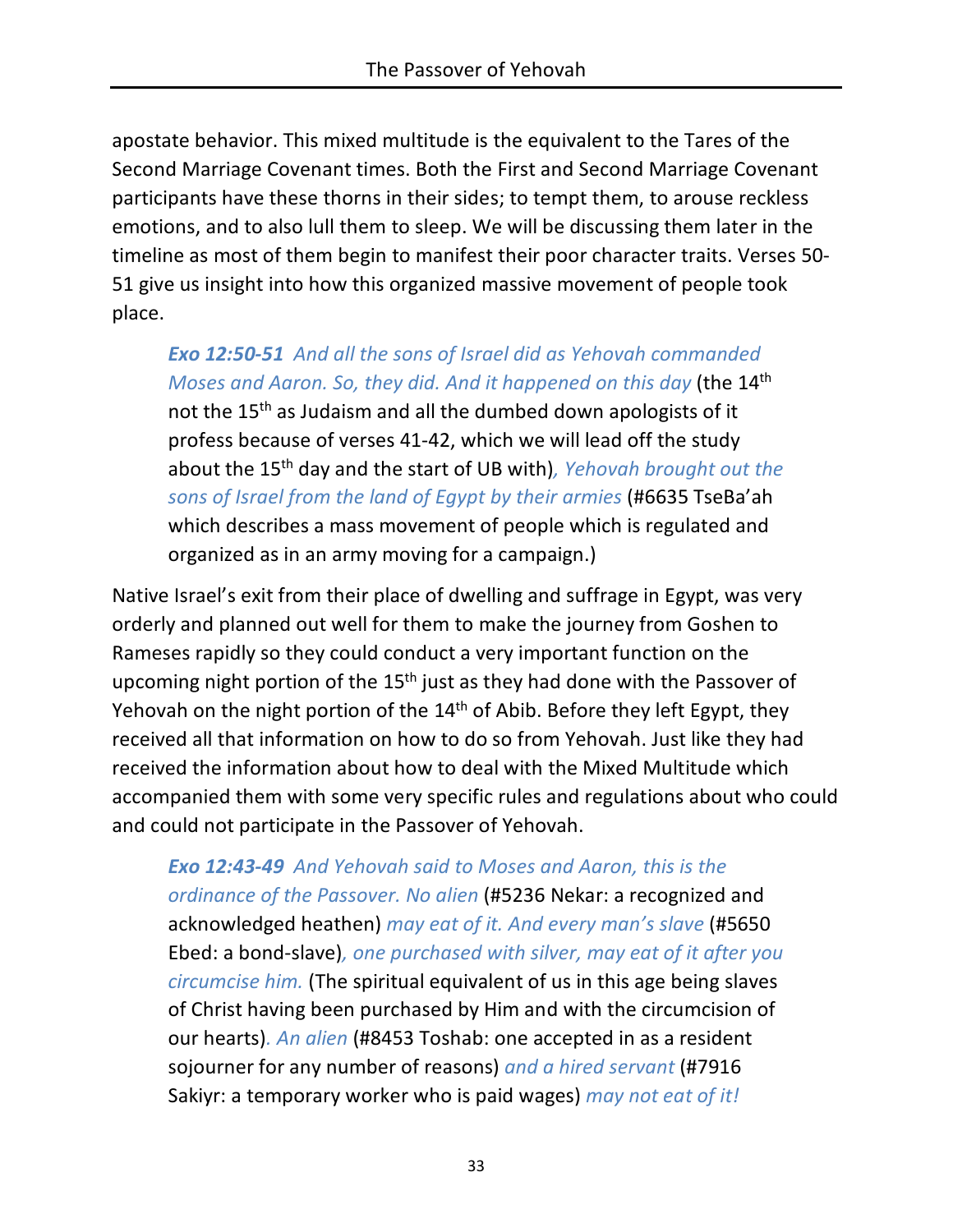(Why? Because they are both temporary and have not made a lifelong commitment to the ways of Yehovah) *It shall be eaten in one house. You shall not carry any of the flesh outside from the house. And you shall not break a bone in it.* (This is speaking about the eventuality of Native Israel breaking into two Nations. The Nation of Judah having the assigned location in Jerusalem at the Temple, and the Nation of Israel setting up their own Temple in Samaria attempting to keep the 10 tribes from going to Jerusalem and paying tithes there)*. All the congregation of Israel shall prepare it. And when a foreigner* (#1616 Geyr: a guest sojourner who acknowledges the ways of Yehovah as a proselyte with conceded rights) *shall stay with you, and will do the Passover of Yehovah, let every male of his be circumcised* (that shows commitment)*, and then he may come to prepare* (#6213 Asah: in all of it from the watching of the lamb from the 10<sup>th</sup> day through the consumption of the lamb on the 14th) *and he shall be like a native of the land. But any uncircumcised one may not eat of it! One law shall be* (applied) *to the native, as well as to the visiting guest* (#1616)*, the one staying* (#1481 the root of 1616, turned aside to you, thus Yehovah in intent) *in your midst.*

Needless to say, many of you have this all coming together in your thoughts about the Second Marriage Covenant equivalencies. In spite of what some profess, there is a very distinct and clear command here from Yehovah, that if a non-Native Israelite wished to join them in their worship of Yehovah they could do so if they displayed the commitment, not by words, but in actions/works. The action commanded by Yehovah for a house to join in was for the entire house to undergo circumcision of the flesh. These Gentiles would have all the rights and privileges under the law as a Native-Born Israelite. **This is the forerunner of the calling of the Gentiles and the avenue the Elohim will take if Native Israel fails in the attempt to qualify to be a faithful Bride to Yehovah.** It is a pattern being instituted at the First Passover a long time ago, O house of Judaism.

But it does not end there with this instruction. Under our Second Marriage Covenant terms and conditions, the spiritual equivalent of all this takes place. **Anyone wanting to participate in the Passover preparation and consumption**